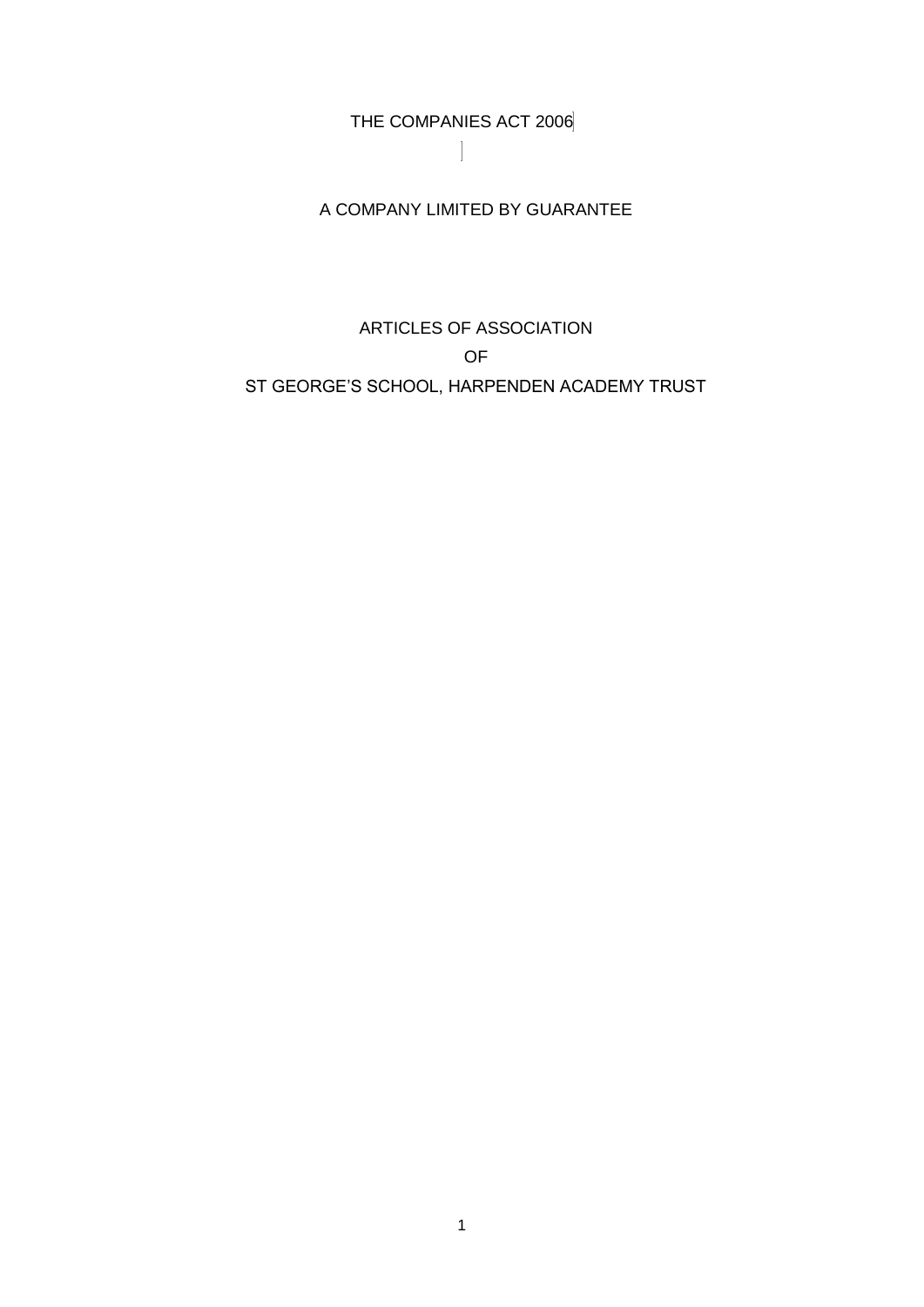# THE COMPANIES ACT 2006 COMPANY LIMITED BY GUARANTEE ARTICLES OF ASSOCIATION

# OF

# ST GEORGE'S SCHOOL, HARPENDEN ACADEMY TRUST

# INTERPRETATION

- 1. In these Articles:
	- (a) "the Academy" means the school referred to in Article [4](#page-4-0) and established by the Academy Trust;
	- (b) "Academy Financial Year" means the academic year from 1<sup>st</sup> of September to 31<sup>st</sup> of August in any year;
	- (c) "the Academy Trust" means the company intended to be regulated by these Articles and referred to in Article [2;](#page-4-1)
	- (d) "Additional Governors" means the Governors appointed pursuant to Article [62](#page-23-0) and [62A](#page-23-0);
	- (e) "the Articles" means these Articles of Association of the Academy Trust;
	- (f) "Chief Inspector" means Her Majesty's Chief Inspector of Education, Children's Services and Skills or his successor;
	- (g) "clear days" in relation to the period of a notice means the period excluding the day when the notice is given or deemed to be given and the day on which it is given or on which it is to take effect;
	- (h) "Community Governors" means the Governors who may be appointed pursuant to Article [58C](#page-22-0);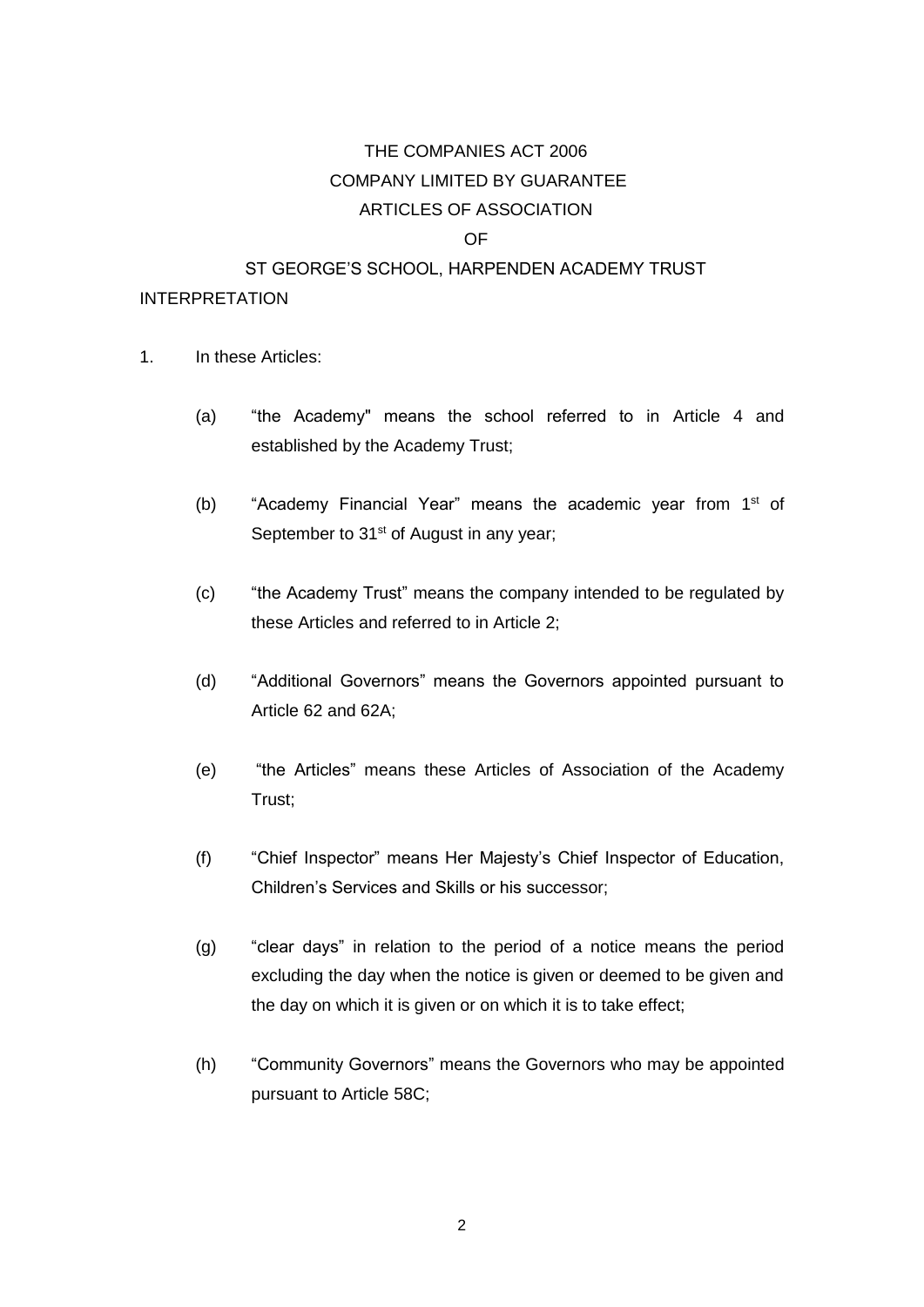- (i) "financial expert" means an individual, company or firm who is authorised to give investment advice under the Financial Services and Markets Act 2000;
- (j) "the Foundation" means St Georges School (Harpenden) Limited, a company limited by guarantee with company number 00397914 with registered office at St George's School, Sun Lane, Harpenden Hertfordshire AL5 4TD;
- (k) "Foundation Governors" means the Governors who may be appointed pursuant to Article [58B](#page-22-0);
- (l) "Funding Agreement" means the agreement made under section 1 of the Academies Act 2010 between the Academy Trust and the Secretary of State to establish the Academy;
- (m) "Further Governors" means the Governors appointed pursuant to Article [63;](#page-24-0)
- (n) "the Governors" means the directors of the Academy Trust (and "Governor" means any one of those directors), subject to the definition of this term at Article 6.9(b) in relation to Articles [6.2](#page-7-0)[-6.9;](#page-11-0)
- (o) "Local Authority Associated Persons" means any person associated with any local authority within the meaning given in section 69 of the Local Government and Housing Act 1989;
- (p) "Member" means a member of the Academy Trust and someone who as such is bound by the undertaking contained in Article [8;](#page-11-1)
- (q) "the Memorandum" means the Memorandum of Association of the Academy Trust;
- (r) "Office" means the registered office of the Academy Trust;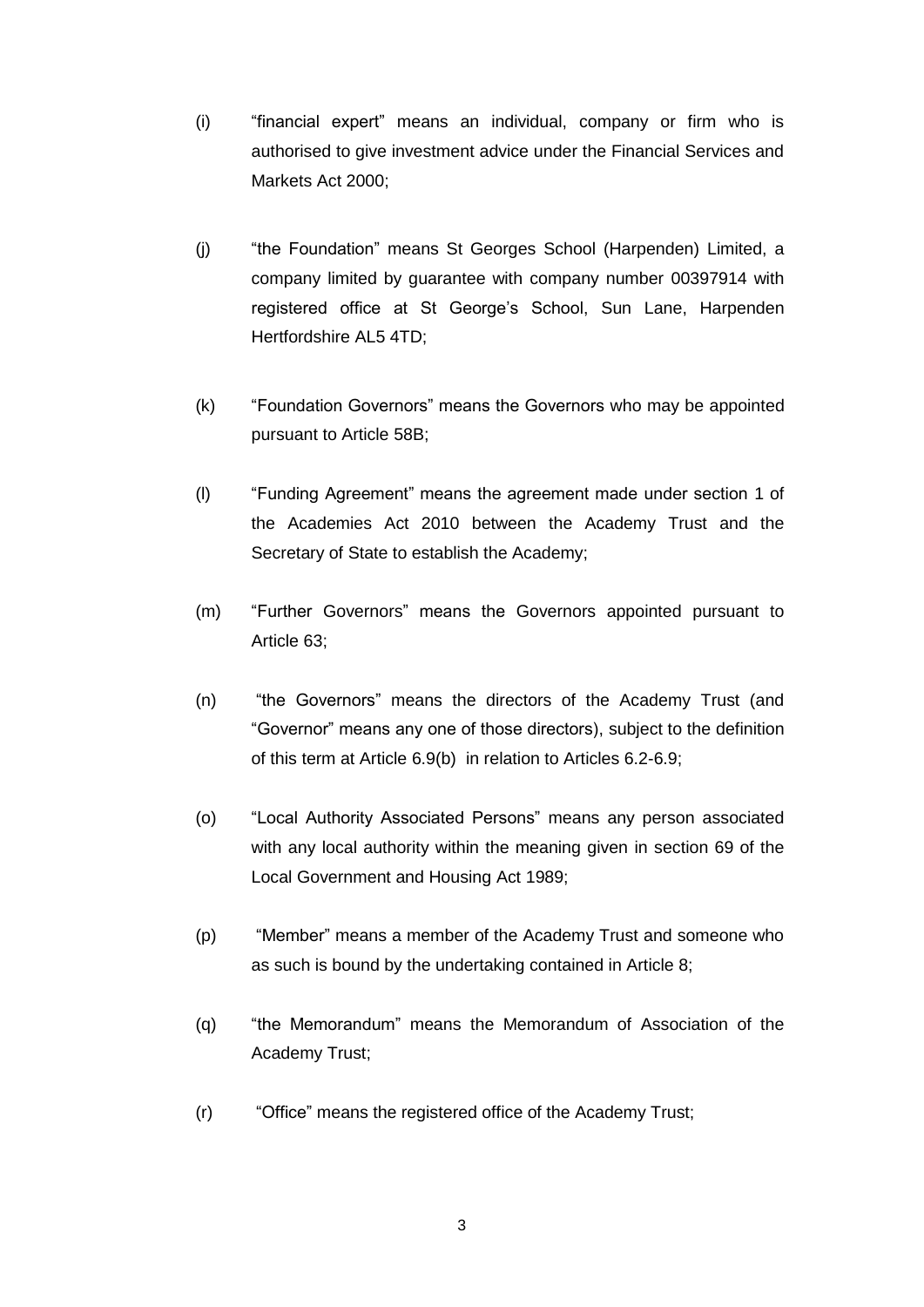- (s) "Parent Governors" means the Governor(s) appointed pursuant to Articles [53](#page-21-0) to [58](#page-22-0) inclusive;
- (t) "Principal" means the head teacher of the Academy;
- (u) "Principal Regulator" means the body or person appointed as the Principal Regulator under the Charities Act 2006;
- (v) "the seal" means the common seal of the Academy Trust if it has one;
- (w) "Secretary" means the secretary of the Academy Trust or any other person appointed to perform the duties of the secretary of the Academy Trust, including a joint, assistant or deputy secretary;
- (x) "Secretary of State" means the Secretary of State for Education or his successor;
- (y) "Staff Governors" means the Governors who may be appointed pursuant to Article [58A](#page-22-0);
- (z) "teacher" means a person employed under a contract of employment or a contract for services or otherwise engaged to provide his services as a teacher at the Academy;
- (aa) "the United Kingdom" means Great Britain and Northern Ireland;
- (bb) words importing the masculine gender only shall include the feminine gender. Words importing the singular number shall include the plural number, and vice versa;
- (cc) subject as aforesaid, words or expressions contained in these Articles shall, unless the context requires otherwise, bear the same meaning as in the Companies Act 2006, as appropriate;
- (dd) any reference to a statute or statutory provision shall include any statute or statutory provision which replaces or supersedes such statute or statutory provision including any modification or amendment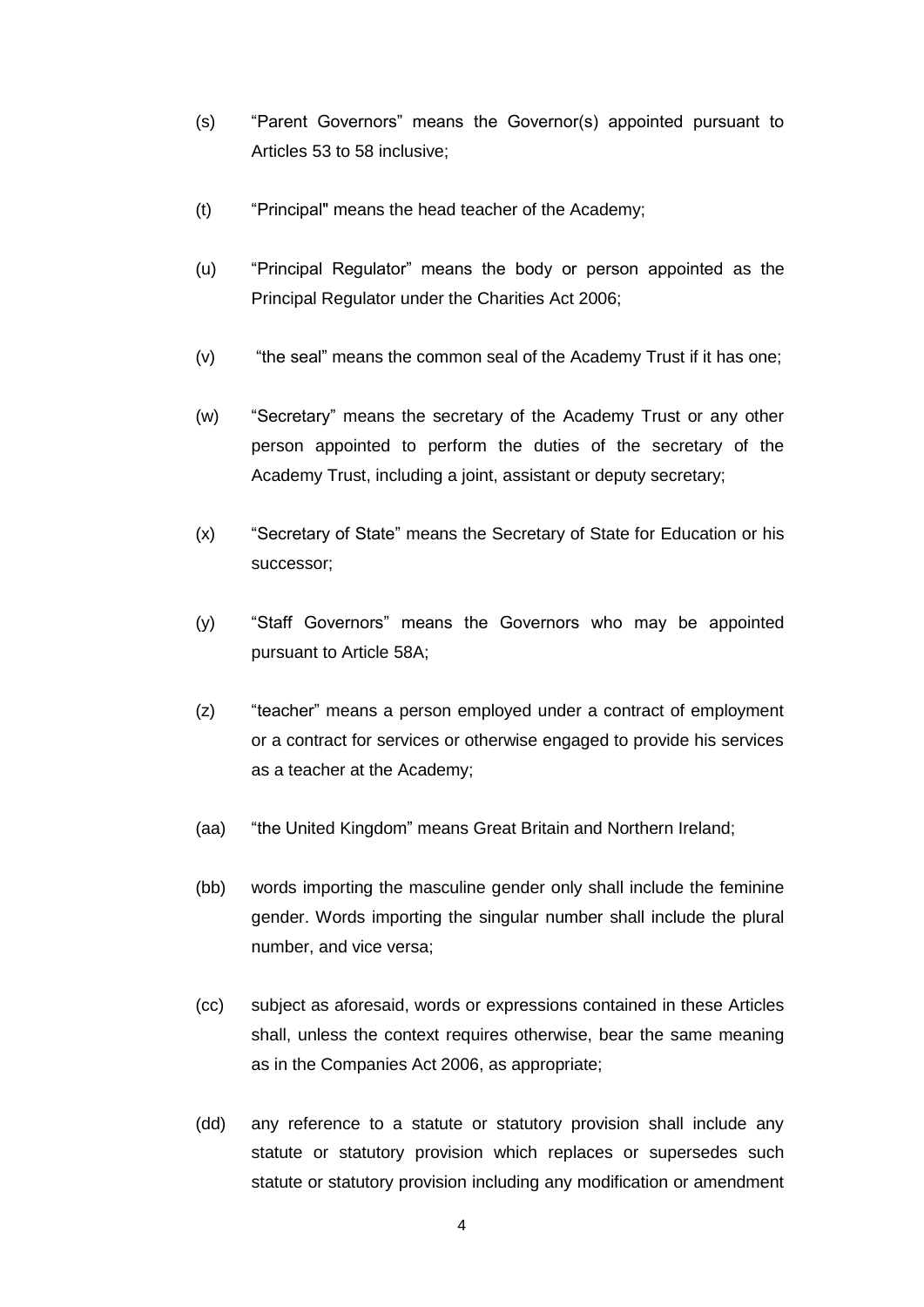thereto.

- <span id="page-4-1"></span>2. The company's name is St Georges School, Harpenden Academy Trust (and in this document it is called "**the Academy Trust**").
- 3. The Academy Trust's registered office is to be situated in England and Wales.

# **OBJECTS**

- <span id="page-4-0"></span>4. The Academy Trust's object ("**the Object**") is specifically restricted to the following:
	- (a) to advance for the public benefit education in the United Kingdom, in particular but without prejudice to the generality of the foregoing by establishing, maintaining, carrying on, managing and developing a school offering a broad and balanced curriculum ("the Academy"); and
	- (b) to promote for the benefit of individuals living in Harpenden and the surrounding area who have need by reason of their age, infirmity or disability, financial hardship or social and economic circumstances or for the public at large the provision of facilities for recreation or other leisure time activities in the interests of social welfare and with the object of improving the condition of life of the said individuals.
- 5. In furtherance of the Object but not further or otherwise the Academy Trust may exercise the following powers:
	- (a) to draw, make, accept, endorse, discount, execute and issue promissory notes, bills, cheques and other instruments, and to operate bank accounts in the name of the Academy Trust;
	- (b) to raise funds and to invite and receive contributions provided that in raising funds the Academy Trust shall not undertake any substantial permanent trading activities and shall conform to any relevant statutory regulations;
	- (c) to acquire, alter, improve and (subject to such consents as may be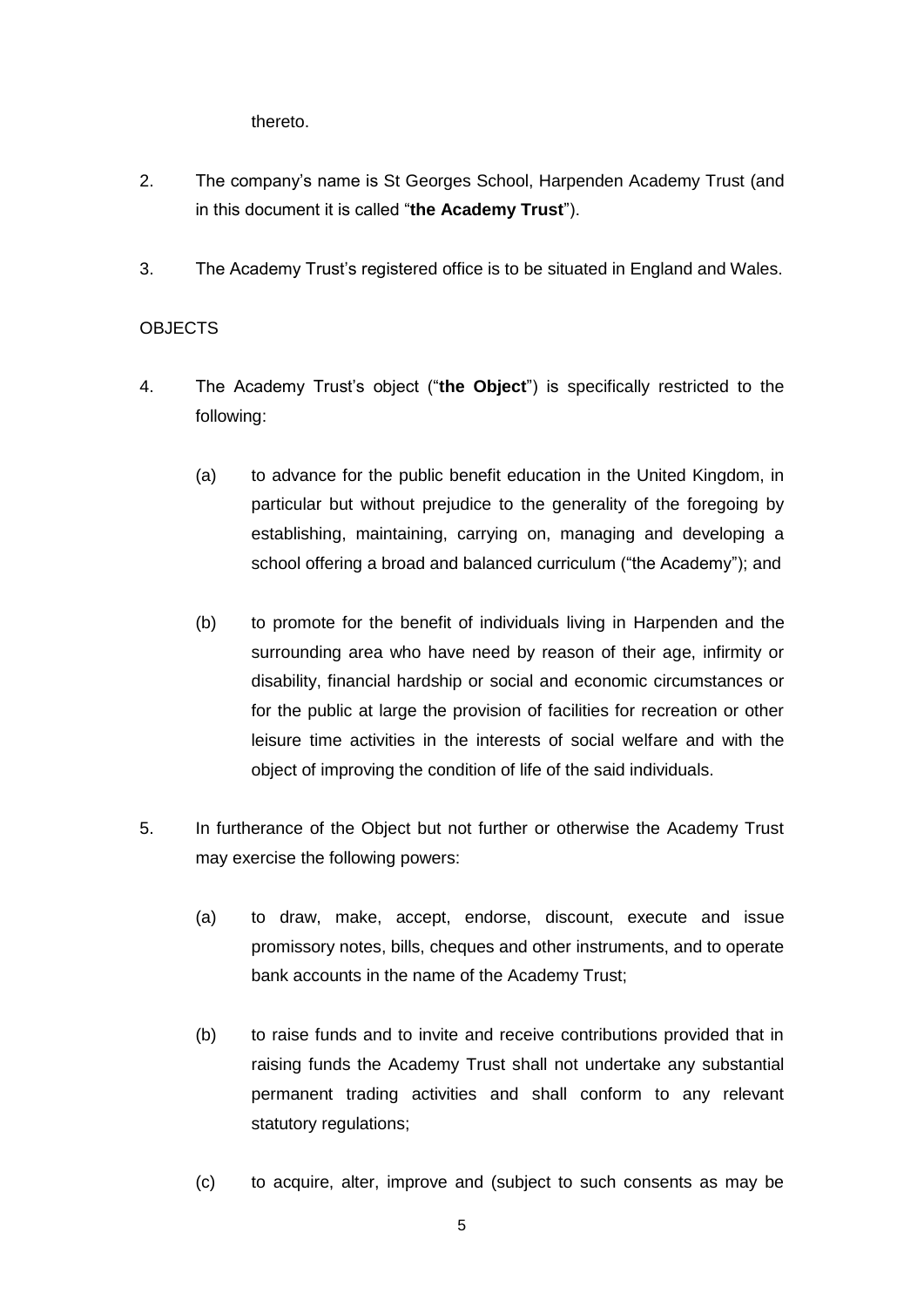required by law) to charge or otherwise dispose of property;

- (d) subject to Article [6](#page-7-1) below to employ such staff, as are necessary for the proper pursuit of the Object and to make all reasonable and necessary provision for the payments of pensions and superannuation to staff and their dependants;
- (e) to establish or support, whether financially or otherwise, any charitable trusts, associations or institutions formed for all or any of the Object;
- (f) to co-operate with other charities, other independent and maintained schools, voluntary bodies and statutory authorities operating in furtherance of the Object and to exchange information and advice with them;
- (g) to pay out of funds of the Academy Trust the costs, charges and expenses of and incidental to the formation and registration of the Academy Trust;
- (h) to establish, maintain, carry on, manage and develop the Academy at Sun Lane, Harpenden, Hertfordshire, AL5 4TD;
- (i) to offer scholarships, exhibitions, prizes and awards to pupils and former pupils, and otherwise to encourage and assist pupils and former pupils;
- (j) to provide educational facilities and services to students of all ages and the wider community for the public benefit;
- (k) to carry out research into the development and application of new techniques in education in particular in relation to the areas of curricular specialisation of the Academy and to its approach to curriculum development and delivery and to publish the results of such research, and to develop means of benefiting from application of the experience of industry, commerce, other schools and the voluntary sector to the education of pupils in academies;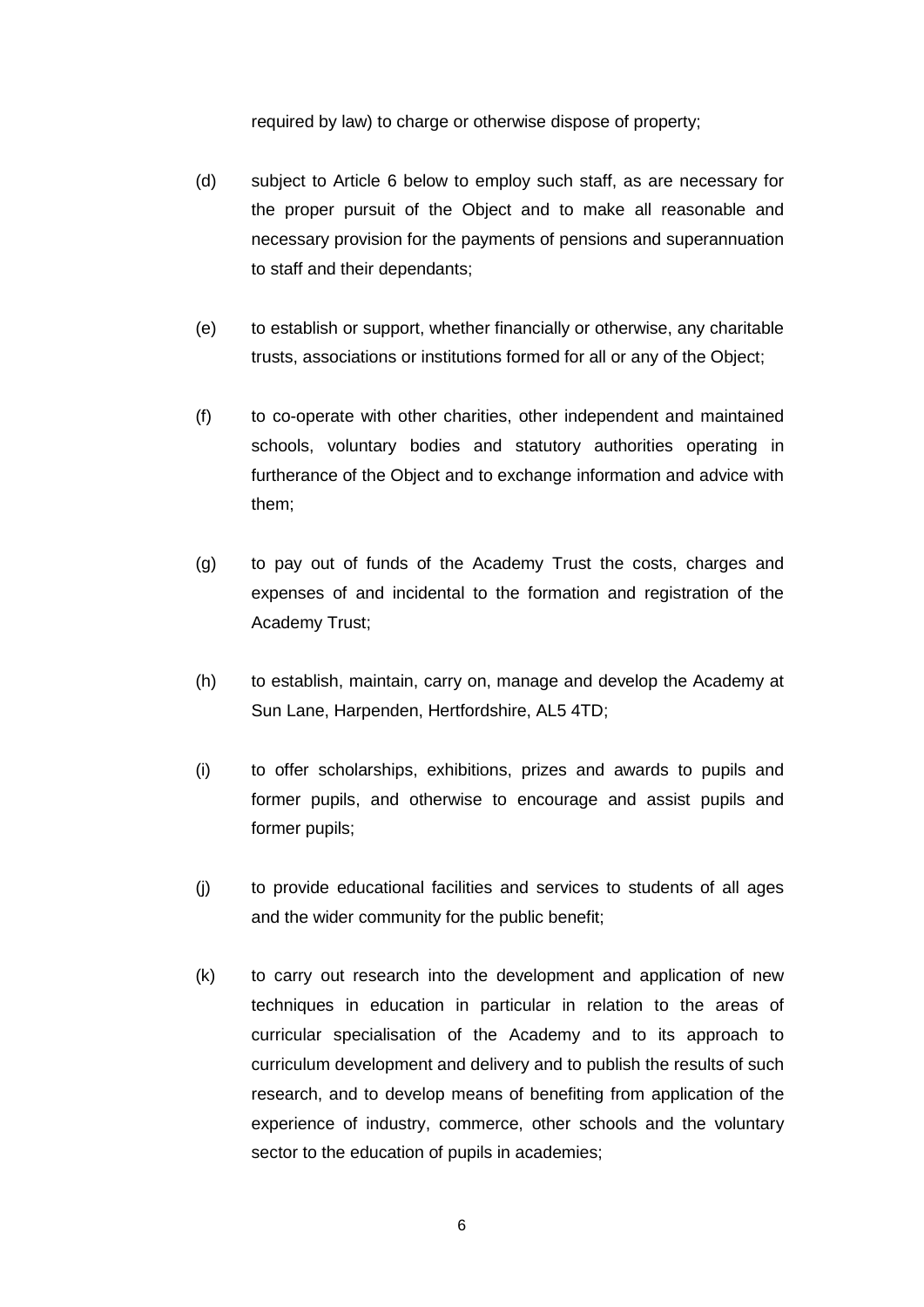- (l) subject to such consents as may be required by law and/or by any contract entered into by or on behalf of the Academy Trust to borrow and raise money for the furtherance of the Object in such manner and on such security as the Academy Trust may think fit;
- (m) to deposit or invest any funds of the Academy Trust not immediately required for the furtherance of its Object (but to invest only after obtaining such advice from a financial expert as the Governors consider necessary and having regard to the suitability of investments and the need for diversification);
- (n) to delegate the management of investments to a financial expert, but only on terms that:
	- (i) the investment policy is set down in writing for the financial expert by the Governors;
	- (ii) every transaction is reported promptly to the Governors;
	- (iii) the performance of the investments is reviewed regularly with the Governors;
	- (iv) the Governors are entitled to cancel the delegation arrangement at any time;
	- (v) the investment policy and the delegation arrangement are reviewed at least once a year;
	- (vi) all payments due to the financial expert are on a scale or at a level which is agreed in advance and are notified promptly to the Governors on receipt; and
	- (vii) the financial expert must not do anything outside the powers of the Governors.
- (o) to arrange for investments or other property of the Academy Trust to be held in the name of a nominee company acting under the control of the Governors or of a financial expert acting under their instructions, and to pay any reasonable fee required;
- (p) to provide indemnity insurance to cover the liability of Governors which by virtue of any rule of law would otherwise attach to them in respect of any negligence, default, breach of trust or breach of duty of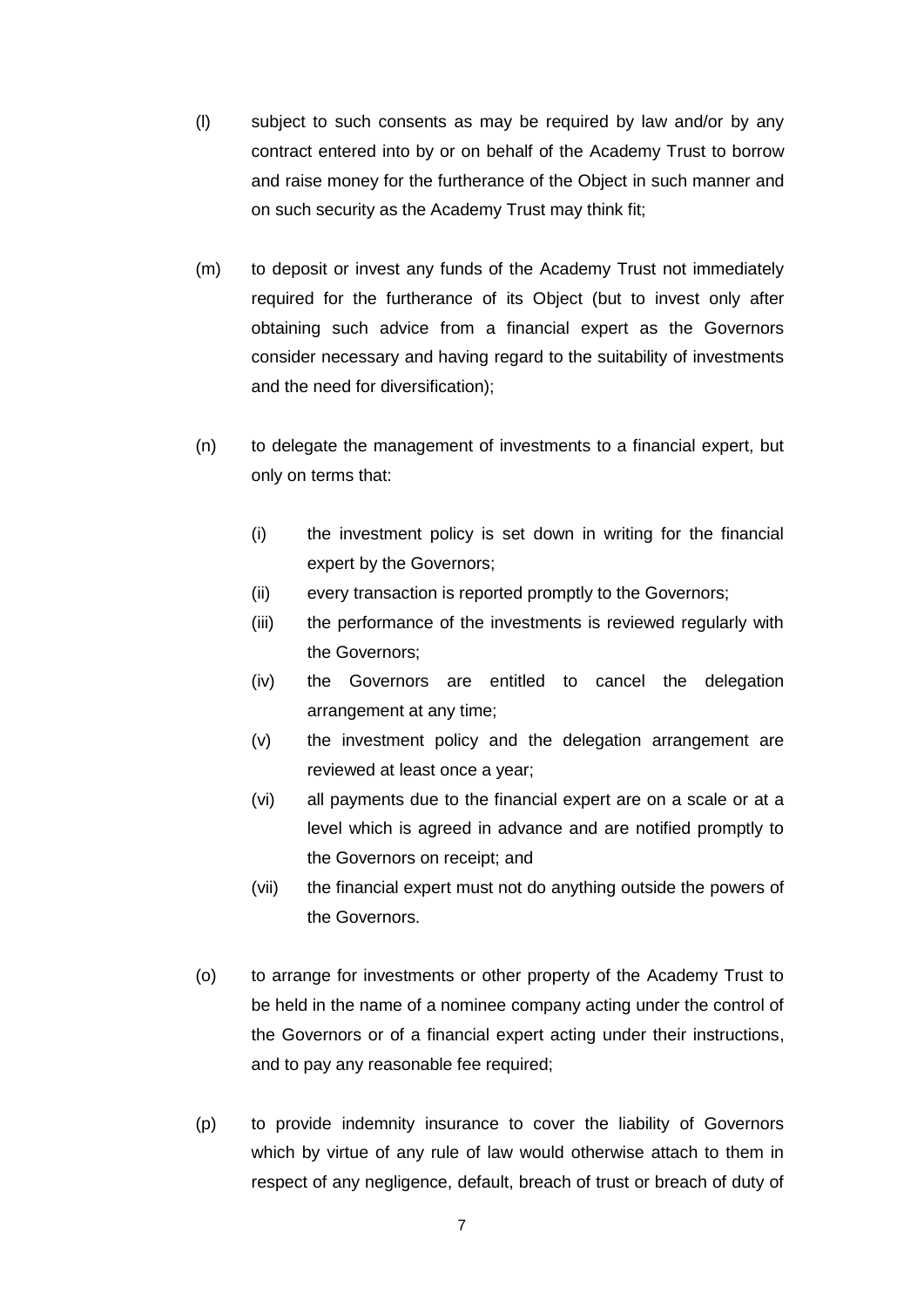which they may be guilty in relation to the Academy Trust: Provided that any such insurance shall not extend to any claim arising from any act or omission which the Governors knew to be a breach of trust or breach of duty or which was committed by the Governors in reckless disregard of whether it was a breach of trust or breach of duty or not and provided also that any such insurance shall not extend to the costs of any unsuccessful defence to a criminal prosecution brought against the Governors in their capacity as Governors;

- (q) to establish subsidiary companies to carry on any trade or business for the purpose of raising funds for the Academy Trust;
- (r) to do all such other lawful things as are necessary for or are incidental to or conducive to the achievement of the Object.

#### <span id="page-7-1"></span>6.

- 6.1 The income and property of the Academy Trust shall be applied solely towards the promotion of the Object.
- <span id="page-7-0"></span>6.2 None of the income or property of the Academy Trust may be paid or transferred directly or indirectly by way of dividend bonus or otherwise by way of profit to any member of the Academy Trust. Nonetheless a member of the Academy Trust who is not also a Governor may:
	- (a) benefit as a beneficiary of the Academy Trust;
	- (b) be paid reasonable and proper remuneration for any goods or services supplied to the Academy Trust;
	- (c) be paid rent for premises let by the member of the Academy Trust if the amount of the rent and other terms of the letting are reasonable and proper; and
	- (d) be paid interest on money lent to the Academy Trust at a reasonable and proper rate, such rate not to exceed 2 per cent per annum below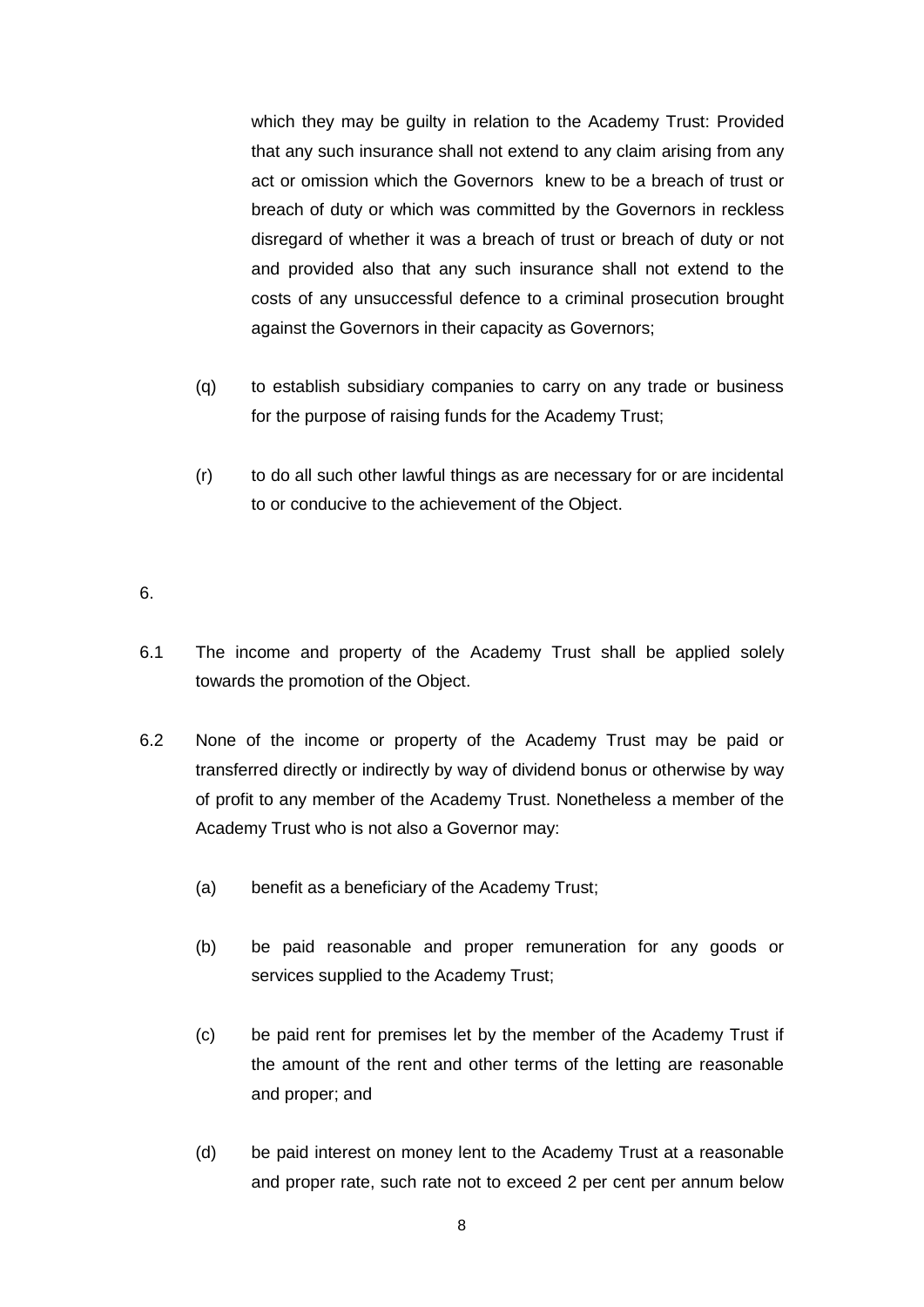the base lending rate of a UK clearing bank selected by the Governors, or 0.5%, whichever is the higher.

- 6.3 A Governor may benefit from any indemnity insurance purchased at the Academy Trust's expense to cover the liability of the Governors which by virtue of any rule of law would otherwise attach to them in respect of any negligence, default or breach of trust or breach of duty of which they may be guilty in relation to the Academy Trust: Provided that any such insurance shall not extend to any claim arising from any act or omission which the Governors knew to be a breach of trust or breach of duty or which was committed by the Governors in reckless disregard to whether it was a breach of trust or breach of duty or not and provided also that any such insurance shall not extend to the costs of any unsuccessful defence to a criminal prosecution brought against the Governors in their capacity as directors of the Academy Trust.
- 6.4 A company, which has shares listed on a recognised stock exchange and of which any one Governor holds no more than 1% of the issued capital of that company, may receive fees, remuneration or other benefit in money or money's worth from the Academy Trust.
- <span id="page-8-1"></span>6.5 A Governor may at the discretion of the Governors be reimbursed from the property of the Academy Trust for reasonable expenses properly incurred by him or her when acting on behalf of the Academy Trust, but excluding expenses in connection with foreign travel.
- <span id="page-8-0"></span>6.6 No Governor may:
	- (a) buy any goods or services from the Academy Trust on terms preferential to those applicable to members of the public;
	- (b) sell goods, services, or any interest in land to the Academy Trust;
	- (c) be employed by or receive any remuneration from the Academy Trust (other than the Principal whose employment and/or remuneration is subject to the procedure and conditions in Article [6.8\)](#page-9-0);
	- (d) receive any other financial benefit from the Academy Trust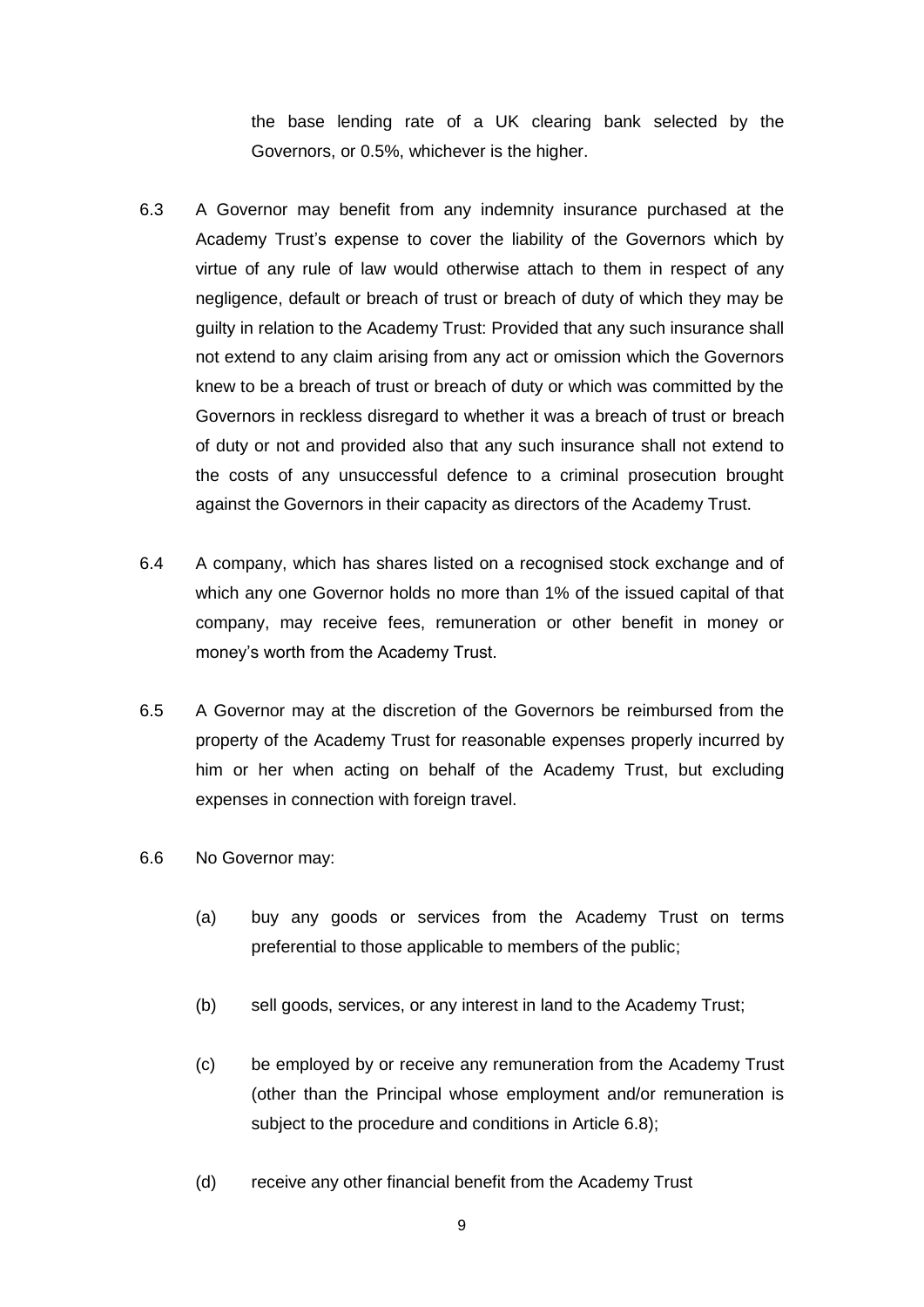unless:

- (i) the payment is permitted by Article [6.7](#page-9-1) and the Governors follow the procedure and observe the conditions set out in Article [6.8;](#page-9-0) or
- (ii) the Governors obtain the prior written approval of the Charity Commission and fully comply with any procedures it prescribes.
- <span id="page-9-1"></span>6.7 Subject to Article [6.8,](#page-9-0) a Governor may:
	- (a) receive a benefit from the Academy Trust in the capacity of a beneficiary of the Academy Trust or take part in the normal trading and fundraising activities of the Academy Trust on the same terms as members of the public;
	- (b) be employed by the Academy Trust or enter into a contract for the supply of goods or services to the Academy Trust, other than for acting as a Governor;
	- (c) receive interest on money lent to the Academy Trust at a reasonable and proper rate not exceeding 2% per annum below the base rate of a clearing bank to be selected by the Governors, or 0.5%, whichever is the higher;
	- (d) receive rent for premises let by the Governor to the Academy Trust if the amount of the rent and the other terms of the lease are reasonable and proper.
- <span id="page-9-0"></span>6.8 The Academy Trust and its Governors may only rely upon the authority provided by Article [6.7](#page-9-1) if each of the following conditions is satisfied:
	- (a) the remuneration or other sums paid to the Governor do not exceed an amount that is reasonable in all the circumstances;
	- (b) the Governor is absent from the part of any meeting at which there is discussion of: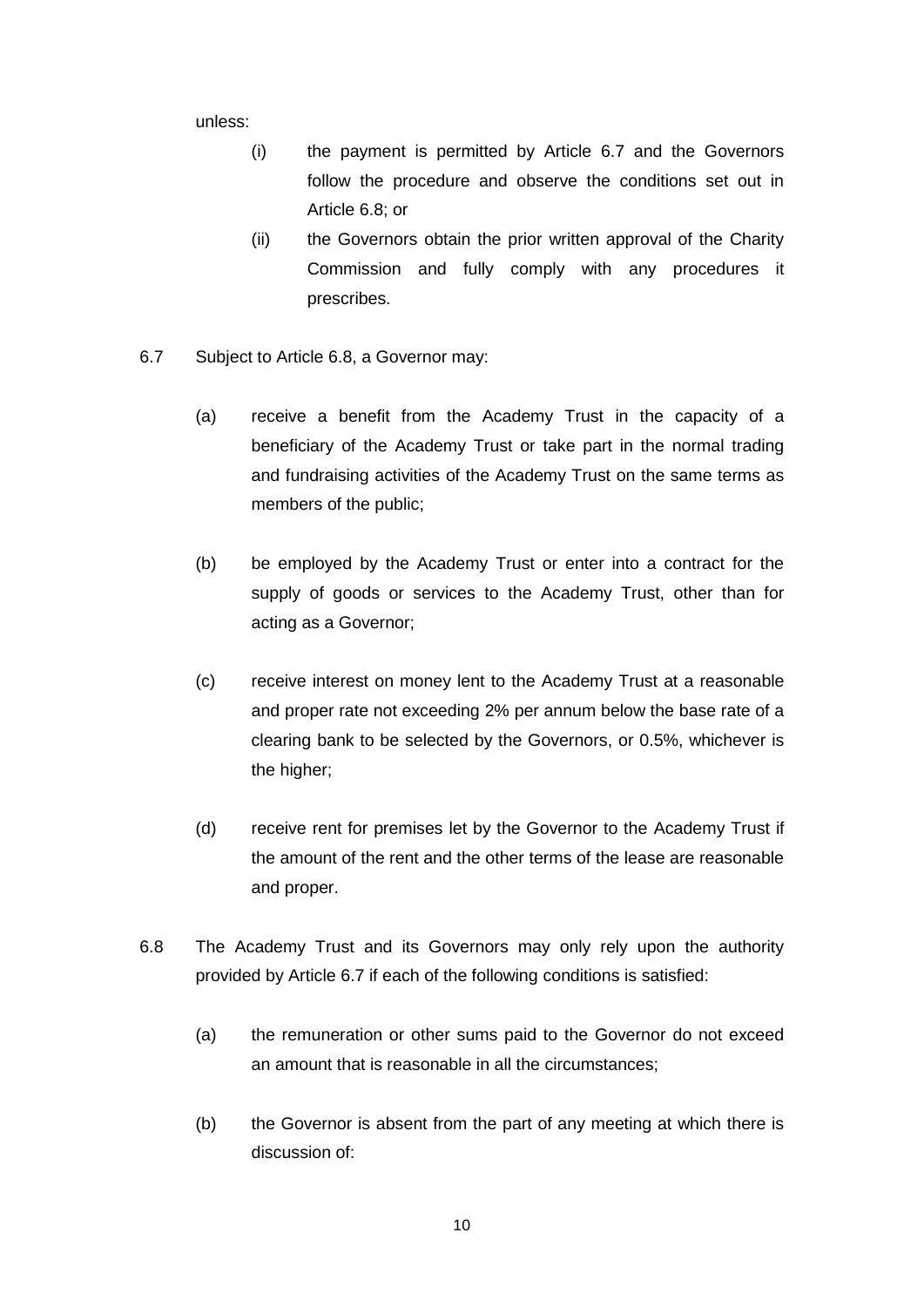- <span id="page-10-0"></span>(i) his or her employment, remuneration, or any matter concerning the contract, payment or benefit; or
- <span id="page-10-1"></span>(ii) his or her performance in the employment, or his or her performance of the contract; or
- (iii) any proposal to enter into any other contract or arrangement with him or her or to confer any benefit upon him or her that would be permitted under Article [6.7;](#page-9-1) or
- (iv) any other matter relating to a payment or the conferring of any benefit permitted by Article [6.7.](#page-9-1)
- <span id="page-10-2"></span>(c) the Governor does not vote on any such matter and is not to be counted when calculating whether a quorum of Governors is present at the meeting;
- (d) save in relation to employing or contracting with the Principal (a Governor pursuant to Articles [46](#page-20-0) and [52\)](#page-21-1) the other Governors are satisfied that it is in the interests of the Academy Trust to employ or to contract with that Governor rather than with someone who is not a Governor. In reaching that decision the Governors must balance the advantage of employing a Governor against the disadvantages of doing so (especially the loss of the Governor's services as a result of dealing with the Governor's conflict of interest);
- (e) the reason for their decision is recorded by the Governors in the minute book;
- (f) a majority of the Governors then in office have received no such payments or benefit.
- [6.8A](#page-9-0) The provision in clause [6.6\(c\)](#page-8-0) that no Governor may be employed by or receive any remuneration from the Academy Trust (other than the Principal) does not apply to an existing employee of the Academy Trust who is subsequently elected or appointed as a Governor save that this clause shall only allow such a Governor to receive remuneration or benefit from the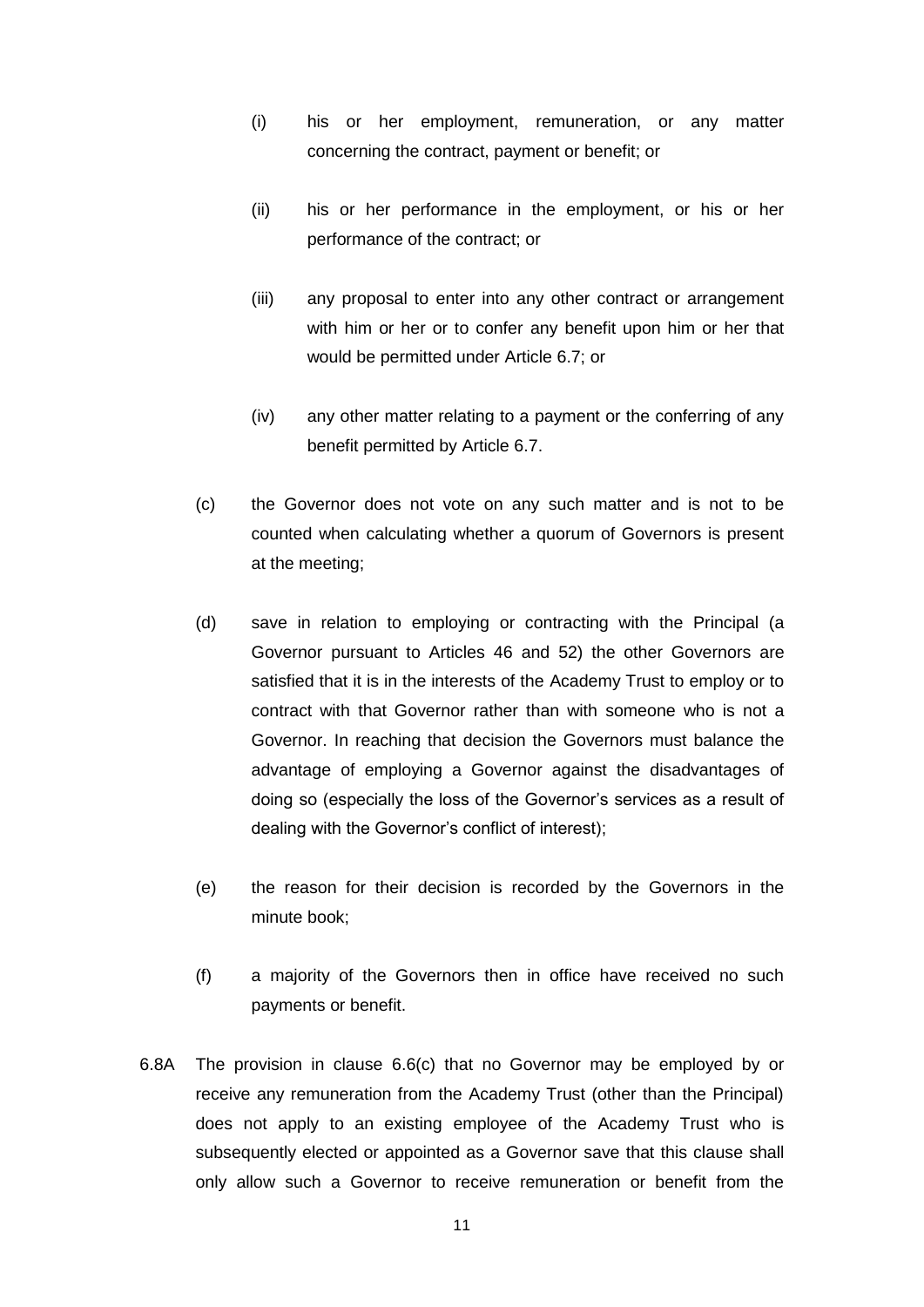Academy Trust in his capacity as an employee of the Academy Trust and provided that the procedure as set out in Articles  $6.8(b)(i)$ , [\(ii\)](#page-10-1) and  $6.8(c)$  is followed.

- <span id="page-11-0"></span>6.9 In Articles [6.2](#page-7-0)[-6.9:](#page-11-0)
	- (a) "Academy Trust" shall include any company in which the Academy Trust:
		- (i) holds more than 50% of the shares; or
		- (ii) controls more than 50% of the voting rights attached to the shares; or
		- (iii) has the right to appoint one or more directors to the board of the company.
	- (b) "Governor" shall include any child, stepchild, parent, grandchild, grandparent, brother, sister or spouse of the governor or any person living with the governor as his or her partner;
	- (c) the employment or remuneration of a Governor includes the engagement or remuneration of any firm or company in which the Governor is:
		- (i) a partner;
		- (ii) an employee;
		- (iii) a consultant;
		- (iv) a director;
		- (v) a member; or
		- (vi) a shareholder, unless the shares of the company are listed on a recognised stock exchange and the Governor holds less than 1% of the issued capital.
- 7. The liability of the members of the Academy Trust is limited.
- <span id="page-11-1"></span>8. Every member of the Academy Trust undertakes to contribute such amount as may be required (not exceeding £10) to the Academy Trust's assets if it should be wound up while he or she is a member or within one year after he or she ceases to be a member, for payment of the Academy Trust's debts and liabilities before he or she ceases to be a member, and of the costs,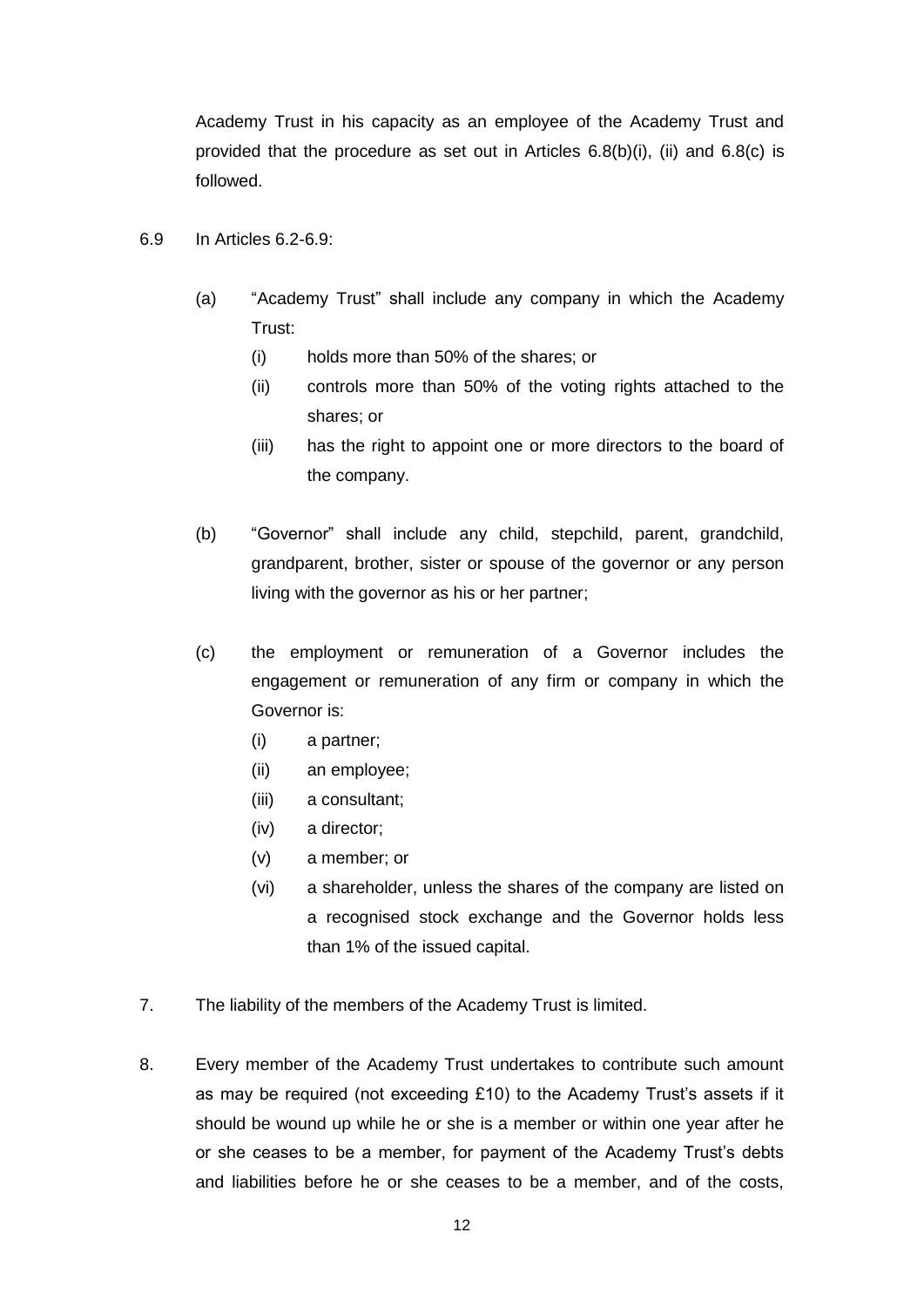charges and expenses of winding up, and for the adjustment of the rights of the contributories among themselves.

- 9. If the Academy Trust is wound up or dissolved and after all its debts and liabilities (including any under section 483 of the Education Act 1996) have been satisfied there remains any property it shall not be paid to or distributed among the members of the Academy Trust, but shall be given or transferred to some other charity or charities having objects similar to the Object which prohibits the distribution of its or their income and property to an extent at least as great as is imposed on the Academy Trust by Article [6](#page-7-1) above, chosen by the members of the Academy Trust at or before the time of dissolution and if that cannot be done then to some other charitable object.
- 10. No alteration or addition shall be made to or in the provisions of these Articles without the written consent of the Secretary of State.
- 11. No alteration or addition shall be made to or in the provisions of these Articles which would have the effect that:
	- (a) the Academy Trust would cease to be a company to which section 60 of the Companies Act 2006 applies; or
	- (b) the Academy Trust would cease to be a charity.

# **MEMBERS**

- <span id="page-12-1"></span><span id="page-12-0"></span>12. The Members of the Academy Trust shall comprise:
	- (a) the signatories to the Memorandum:
	- (b) a minimum of 3 person(s) who may be appointed by the Foundation;
	- (c) the Foundation;
	- (d) 1 person appointed by the Secretary of State, in the event that the Secretary of State appoints a person for this purpose;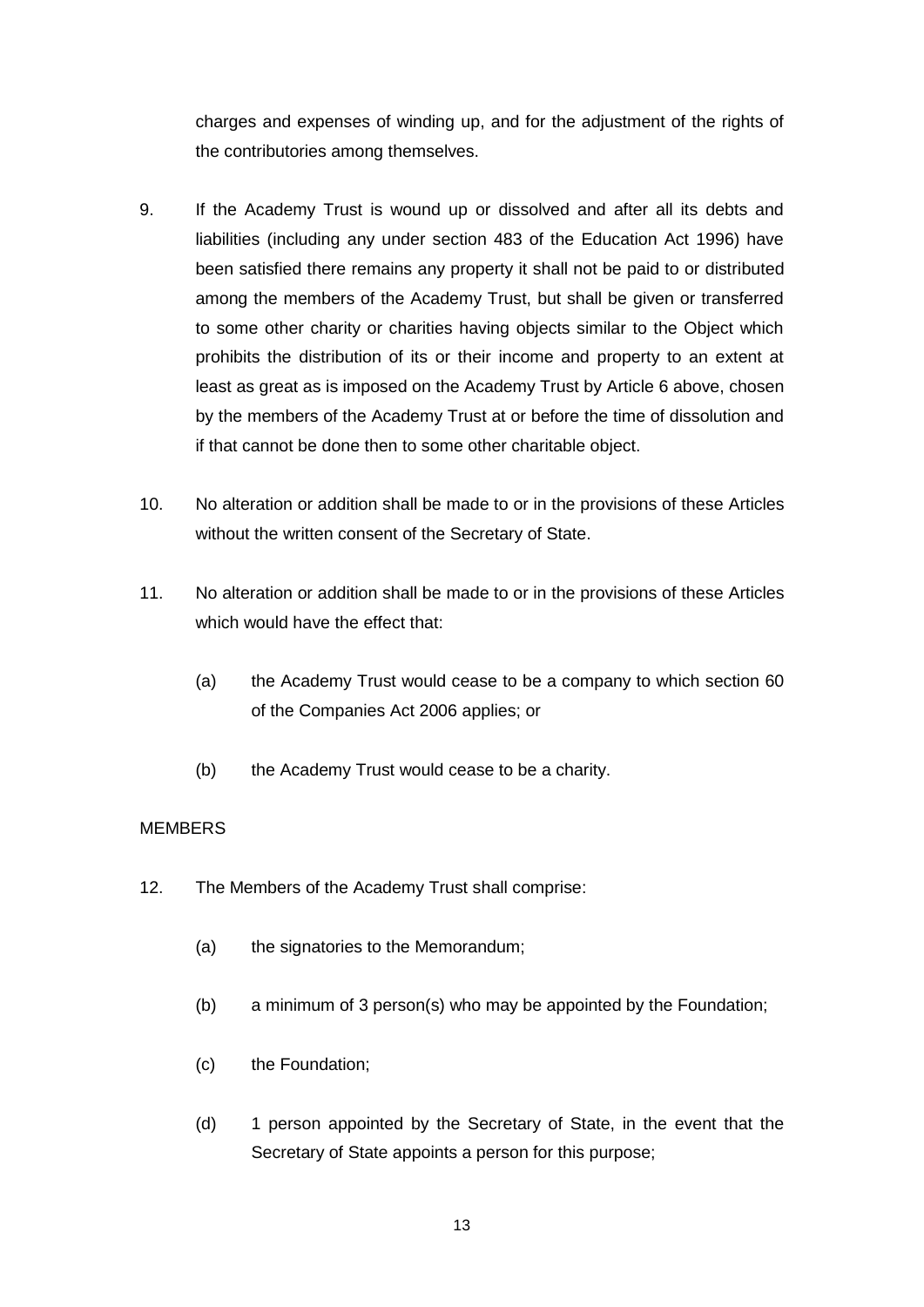- (e) the chairman of the Governors;
- (f) the vice-chairman of the Governors;
- (g) the chair of any committee established in accordance with Article [101](#page-31-0) where that committee's delegated function includes finance; and
- (h) any person appointed under Article [16.](#page-14-0)
- <span id="page-13-0"></span>13. Each of the persons entitled to appoint Members in Article [12](#page-12-0) shall have the right from time to time by written notice delivered to the Office to remove any Member appointed by them and to appoint a replacement Member to fill a vacancy whether resulting from such removal or otherwise.
- 14. If any of the persons entitled to appoint Members in Article [12:](#page-12-0)
	- (a) in the case of an individual, die or become legally incapacitated;
	- (b) in the case of a corporate entity, cease to exist and are not replaced by a successor institution; or
	- (c) becomes insolvent or makes any arrangement or composition with their creditors generally

their right to appoint Members under these Articles shall vest in the remaining Members.

- 15. Membership will terminate automatically if:
	- (a) a Member (which is a corporate entity) ceases to exist and is not replaced by a successor institution;
	- (b) a Member (which is an individual) dies or becomes incapable by reason of mental disorder, illness or injury of managing and administering his own affairs; or
	- (c) a Member becomes insolvent or makes any arrangement or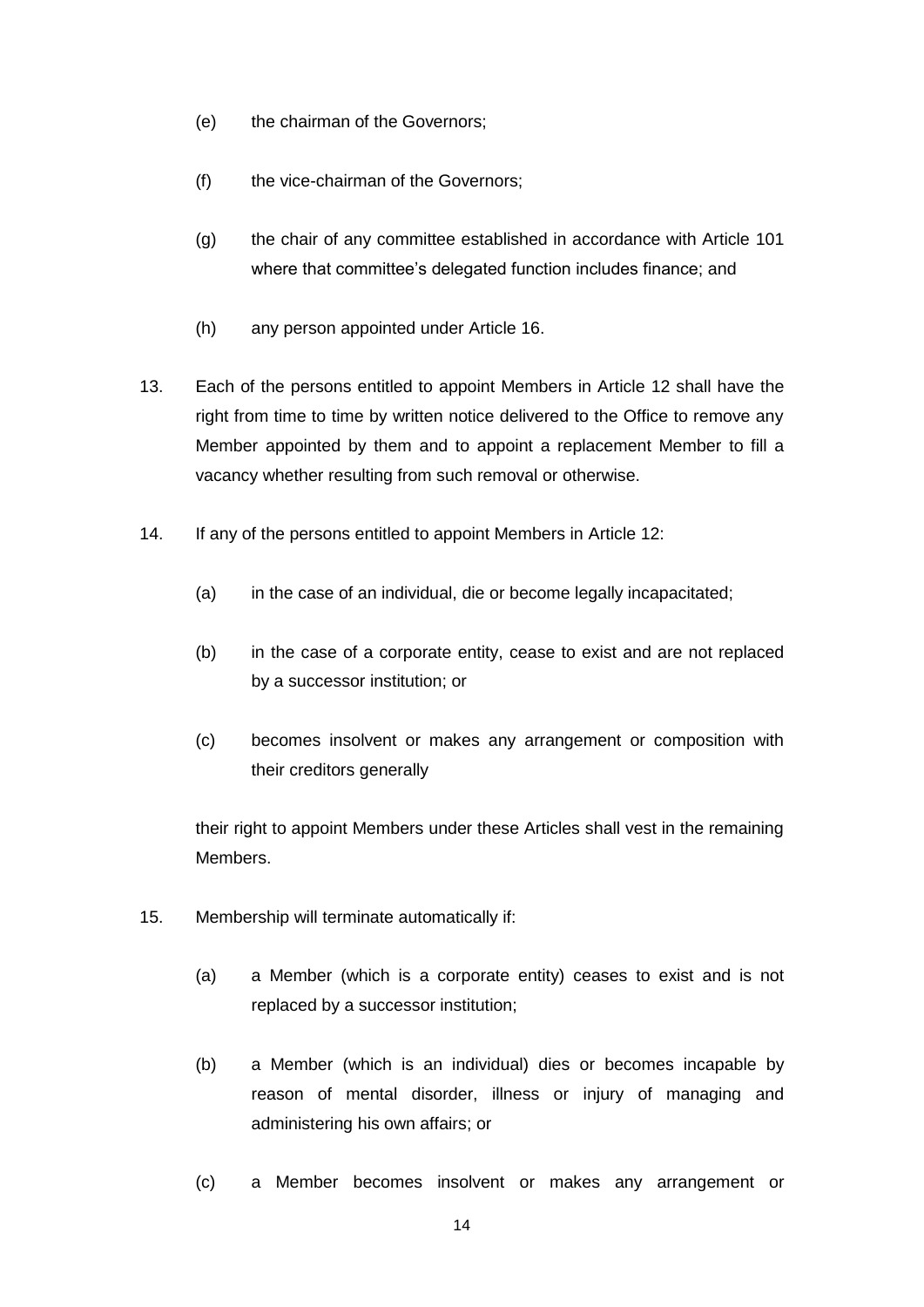#### composition with that Member's creditors generally; or

- (d) a Member who is also a Governor ceases to be a Governor.
- <span id="page-14-0"></span>16. The Members may agree unanimously in writing to appoint such additional Members as they think fit and may unanimously (save that the agreement of the Member(s) to be removed shall not be required) in writing agree to remove any Members other than a Member appointed in accordance with Article [12\(d\).](#page-12-1)
- 17. Every person nominated to be a Member of the Academy Trust shall either sign a written consent to become a Member or sign the register of Members on becoming a Member.
- 18. Any Member may resign provided that after such resignation the number of Members is not less than three. A Member shall cease to be one immediately on the receipt by the Academy Trust of a notice in writing signed by the person or persons entitled to remove him under Articles [13](#page-13-0) or [16](#page-14-0) provided that no such notice shall take effect when the number of Members is less than three unless it contains or is accompanied by the appointment of a replacement Member.

#### GENERAL MEETINGS

- 19. The Academy Trust shall hold an Annual General Meeting each year in addition to any other meetings in that year, and shall specify the meeting as such in the notices calling it and not more than fifteen months shall elapse between the date of one Annual General Meeting of the Academy Trust and that of the next. Provided that so long as the Academy Trust holds its first Annual General Meeting within eighteen months of its incorporation, it need not hold it in the year of its incorporation or in the following year. The Annual General Meeting shall be held at such time and place as the Governors shall appoint. All meetings other than Annual General Meetings shall be called General Meetings.
- 20. The Governors may call general meetings and, on the requisition of Members pursuant to the provisions of the Companies Act 2006, shall forthwith proceed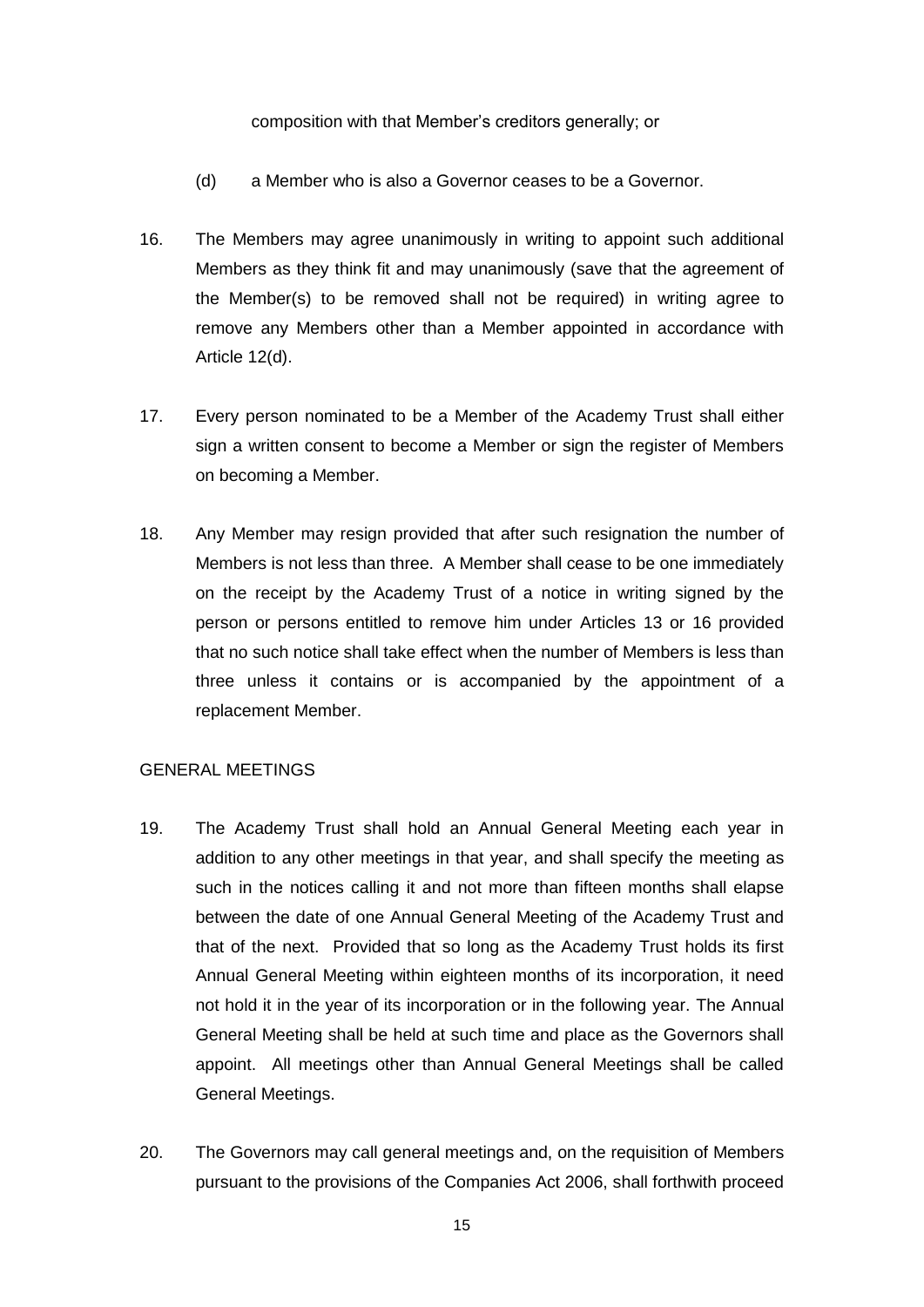to convene a general meeting in accordance with that Act. If there are not within the United Kingdom sufficient Governors to call a general meeting, any Governor or any Member of the Academy Trust may call a general meeting.

# NOTICE OF GENERAL MEETINGS

- 21. General meetings shall be called by at least fourteen clear days' notice but a general meeting may be called by shorter notice if it is so agreed by a majority in number of Members having a right to attend and vote and together representing not less than 90% of the total voting rights at that meeting. The notice shall specify the time and place of the meeting and the general nature of the business to be transacted and, in the case of an Annual General Meeting, shall specify the meeting as such. The notice shall also state that the Member is entitled to appoint a proxy. The notice shall be given to all the Members, to the Governors and auditors.
- 22. The accidental omission to give notice of a meeting to, or the non-receipt of notice of a meeting by, any person entitled to receive notice shall not invalidate the proceedings at that meeting.

# PROCEEDINGS AT GENERAL MEETINGS.

- 23. No business shall be transacted at any meeting unless a quorum is present. A Member counts towards the quorum by being present either in person or by proxy. Two persons entitled to vote upon the business to be transacted, each being a Member or a proxy of a Member or a duly authorised representative of a Member organisation shall constitute a quorum.
- 24. If a quorum is not present within half an hour from the time appointed for the meeting, or if during a meeting a quorum ceases to be present, the meeting shall stand adjourned to the same day in the next week at the same time and place or to such time and place as the Governors may determine.
- 25. The chairman, if any, of the Governors or in his absence some other Governor nominated by the Governors shall preside as chairman of the meeting, but if neither the chairman nor such other Governor (if any) be present within fifteen minutes after the time appointed for holding the meeting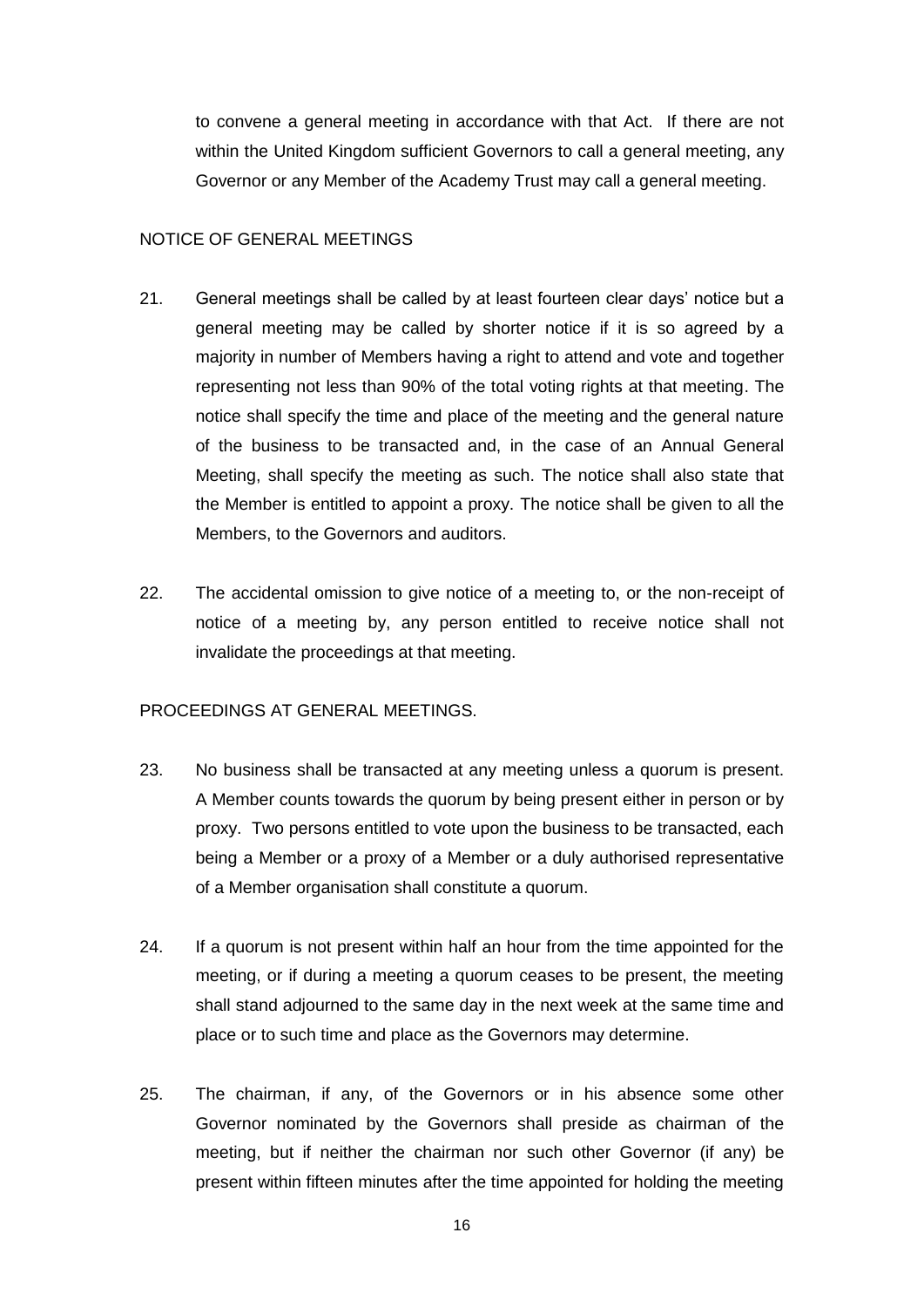and willing to act, the Governors present shall elect one of their number to be chairman and, if there is only one Governor present and willing to act, he shall be the chairman.

- 26. If no Governor is willing to act as chairman, or if no Governor is present within fifteen minutes after the time appointed for holding the meeting, the Members present and entitled to vote shall choose one of their number to be chairman.
- 27. A Governor shall, notwithstanding that he is not a Member, be entitled to attend and speak at any general meeting.
- 28. The chairman may, with the consent of a majority of the Members at a meeting at which a quorum is present (and shall if so directed by the meeting), adjourn the meeting from time to time and from place to place, but no business shall be transacted at any adjourned meeting other than the business which might properly have been transacted at the meeting had the adjournment not taken place. When a meeting is adjourned for fourteen days or more, at least seven clear days' notice shall be given specifying the time, date and place of the adjourned meeting and the general nature of the business to be transacted. Otherwise it shall not be necessary to give any such notice.
- 29. A resolution put to the vote of the meeting shall be decided on a show of hands unless before, or on the declaration of the result of the show of hands, a poll is duly demanded. Subject to the provisions of the Companies Act 2006, a poll may be demanded:
	- (a) by the chairman; or
	- (b) by at least two Members having the right to vote at the meeting; or
	- (c) by a Member or Members representing not less than one-tenth of the total voting rights of all the Members having the right to vote at the meeting.
- 30. Unless a poll is duly demanded a declaration by the chairman that a resolution has been carried or carried unanimously, or by a particular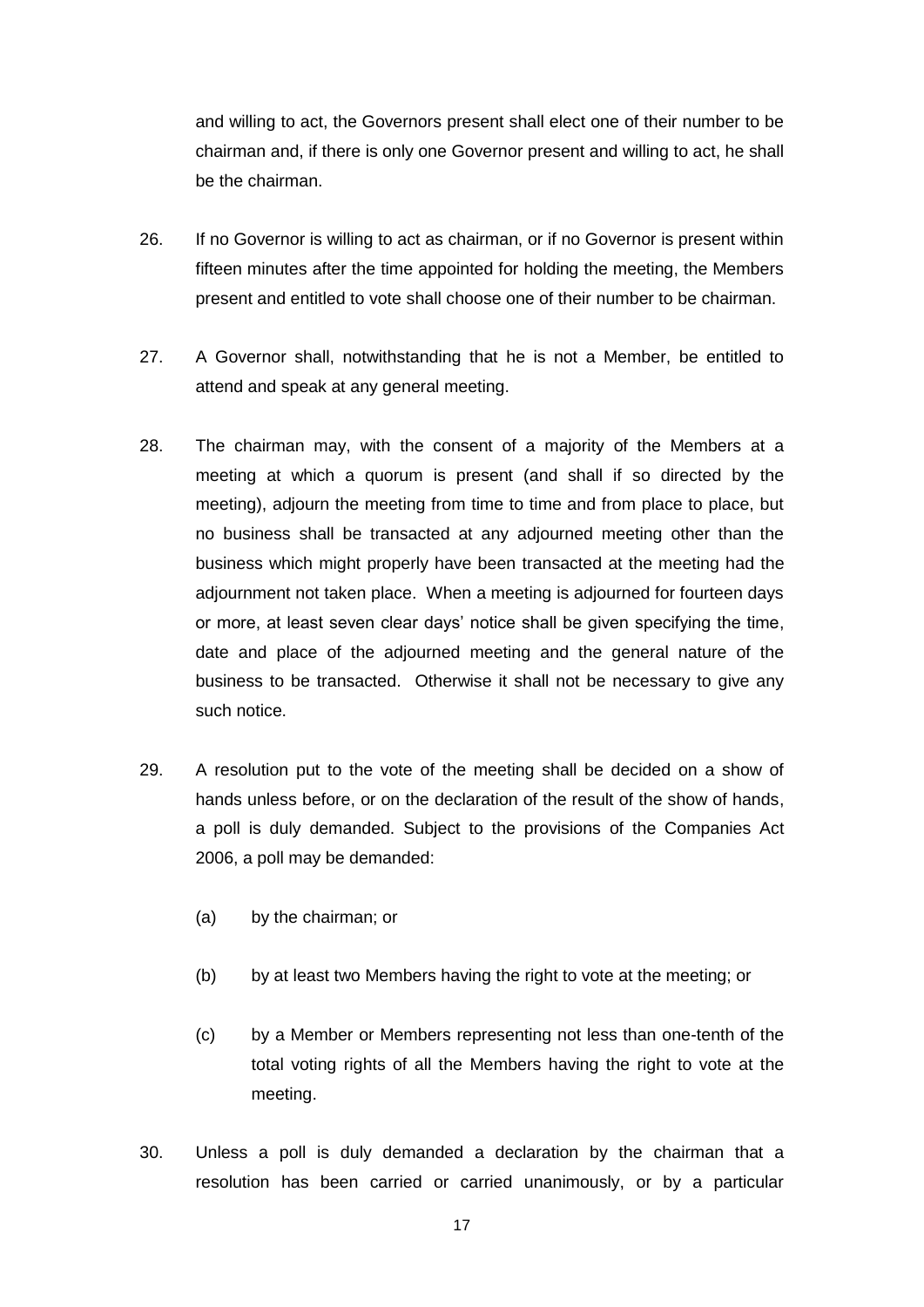majority, or lost, or not carried by a particular majority and an entry to that effect in the minutes of the meeting shall be conclusive evidence of the fact without proof of the number or proportion of the votes recorded in favour of or against such resolution.

- 31. The demand for a poll may be withdrawn, before the poll is taken, but only with the consent of the chairman. The withdrawal of a demand for a poll shall not invalidate the result of a show of hands declared before the demand for the poll was made.
- 32. A poll shall be taken as the chairman directs and he may appoint scrutineers (who need not be Members) and fix a time, date and place for declaring the results. The result of the poll shall be deemed to be the resolution of the meeting at which the poll was demanded.
- 33. A poll demanded on the election of the chairman or on a question of adjournment shall be taken immediately. A poll demanded on any other question shall be taken either immediately or at such time, date and place as the chairman directs not being more than thirty days after the poll is demanded. The demand for a poll shall not prevent continuance of a meeting for the transaction of any business other than the question on which the poll is demanded. If a poll is demanded before the declaration of the result of a show of hands and the demand is duly withdrawn, the meeting shall continue as if the demand had not been made.
- 34. No notice need be given of a poll not taken immediately if the time, date and place at which it is to be taken are announced at the meeting at which it is demanded. In other cases at least seven clear days' notice shall be given specifying the time, date and place at which the poll is to be taken.
- 35. A resolution in writing agreed by such number of Members as required if it had been proposed at a general meeting shall be as effectual as if it had been passed at a general meeting duly convened and held provided that a copy of the proposed resolution has been sent to every Member. The resolution may consist of several instruments in the like form each agreed by one or more Members.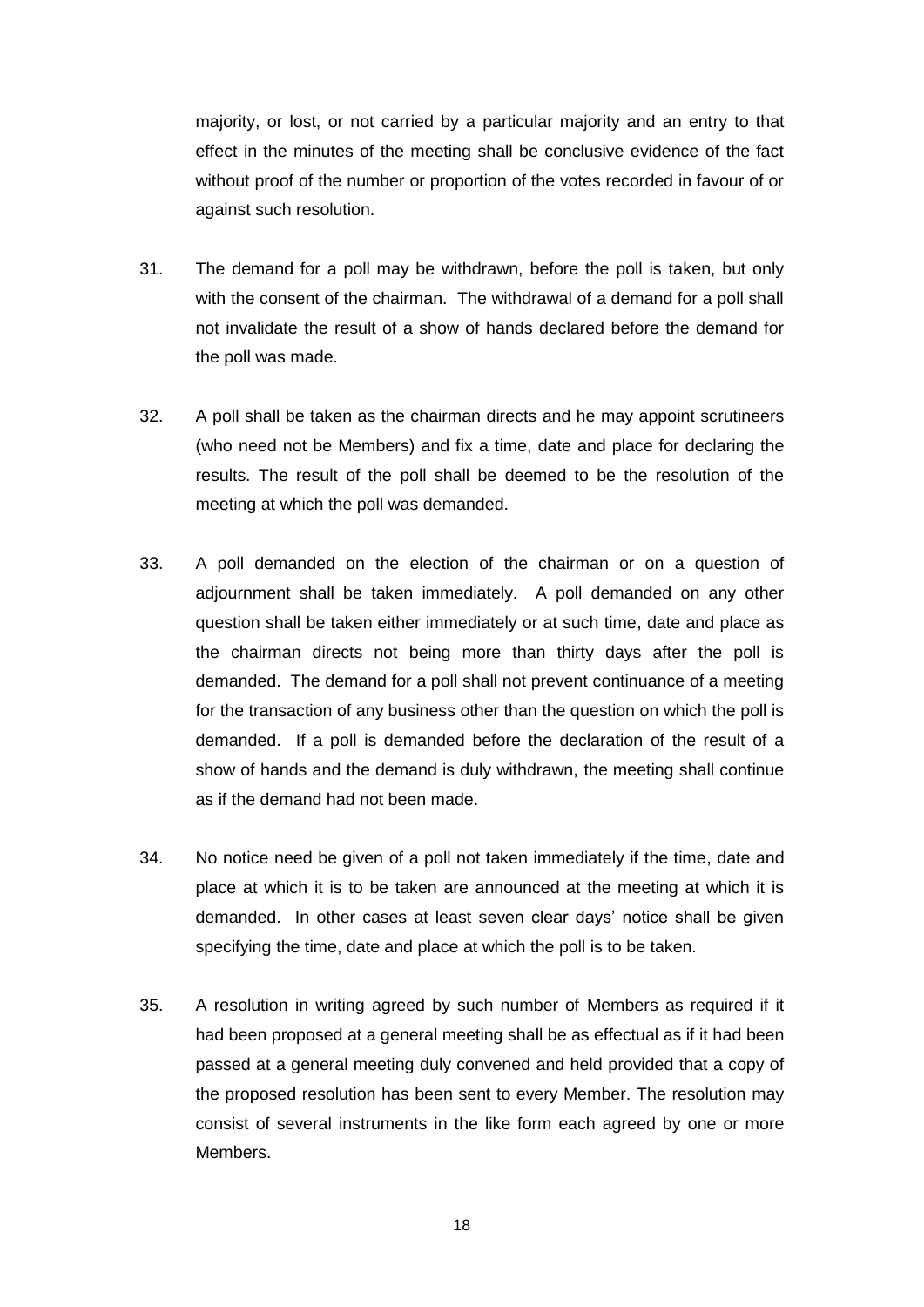#### VOTES OF MEMBERS

- 36. On the show of hands every Member present in person shall have one vote. On a poll every Member present in person or by proxy shall have one vote.
- 37. Not used.
- 38. No Member shall be entitled to vote at any general meeting unless all moneys then payable by him to the Academy Trust have been paid.
- 39. No objections shall be raised to the qualification of any person to vote at any general meeting except at the meeting or adjourned meeting at which the vote objected to is tendered, and every vote not disallowed at the meeting shall be valid. Any objection made in due time shall be referred to the chairman whose decision shall be final and conclusive.
- 40. An instrument appointing a proxy shall be in writing, signed by or on behalf of the appointer and shall be in the following form (or in a form as near thereto as circumstances allow or in any other form which is usual or which the Governors may approve):

"I/We, …….., of ………, being a Member/Members of the above named Academy Trust, hereby appoint …… of ……, or in his absence, …….. of ....... as my/our proxy to vote in my/our name[s] and on my/our behalf at the annual general meeting/ general meeting of the Academy Trust to be held on .....20[]. and at any adjournment thereof. Signed on ….. 20[ ]"

41. Where it is desired to afford Members an opportunity of instructing the proxy how he shall act the instrument appointing a proxy shall be in the following form (or in a form as near thereto as circumstances allow or in any other form which is usual or which the Governors may approve):

> "I/We, ……., of ……., being a Member/Members of the above-named Academy Trust, hereby appoint …. of ……., or in his absence, ….. of ......, as my/our proxy to vote in my/our name[s] and on my/our behalf at the annual general meeting/ general meeting of the Academy Trust, to be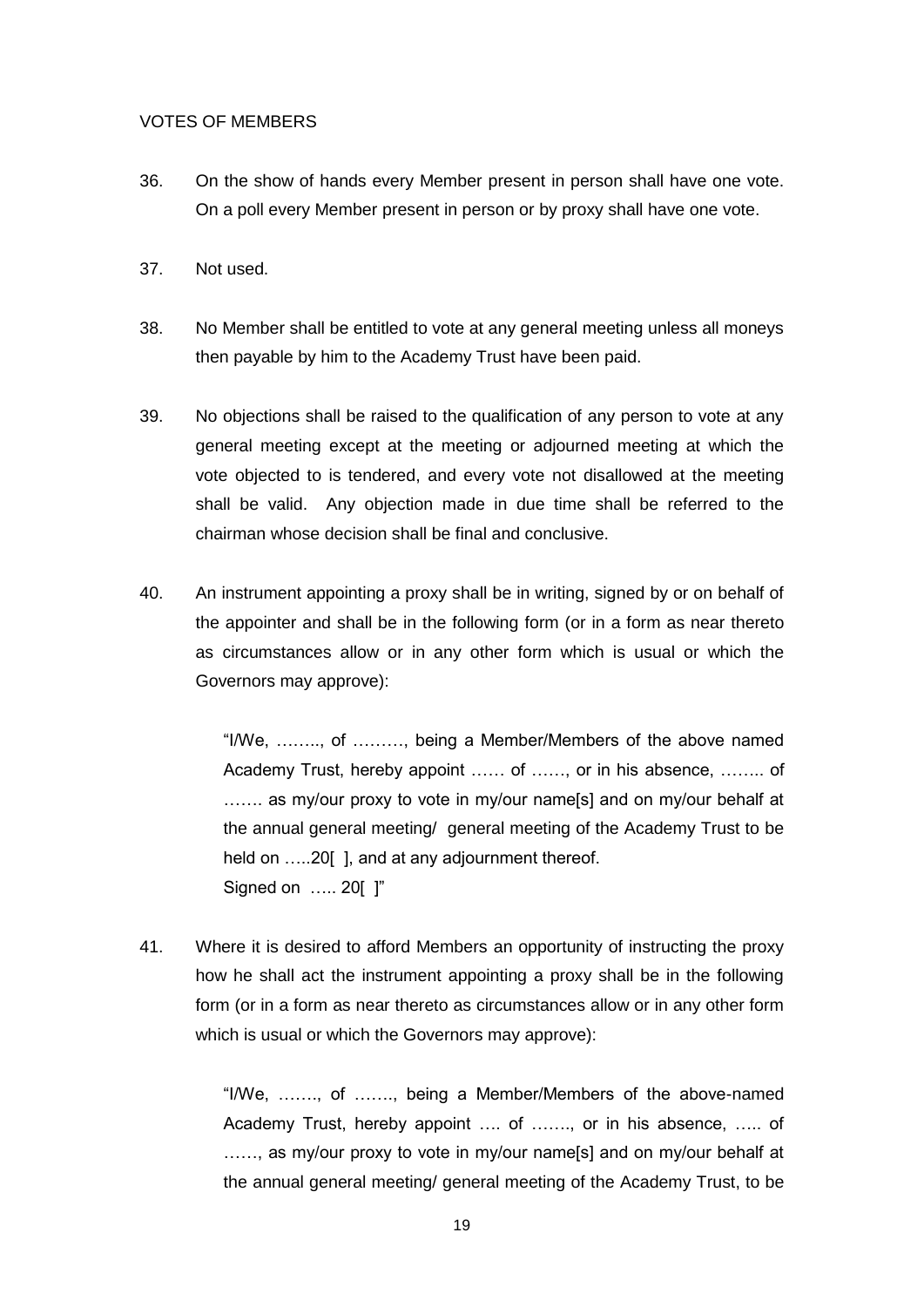held on .... 20[], and at any adjournment thereof.

This form is to be used in respect of the resolutions mentioned below as follows:

Resolution No. 1 \*for \* against

Resolution No. 2 \*for \* against.

\* Strike out whichever is not desired.

Unless otherwise instructed, the proxy may vote as he thinks fit or abstain from voting.

Signed on …. 20[ ]"

- 42. The instrument appointing a proxy and any authority under which it is signed or a copy of such authority certified by a notary or in some other way approved by the Governors may:
	- (a) be deposited at the office or at such other place within the United Kingdom as is specified in the notice convening the meeting or in any instrument of proxy sent out by the Academy Trust in relation to the meeting not less than 48 hours before the time for holding the meeting or adjourned meeting at which the person named in the instrument proposes to vote; or
	- (b) in the case of a poll taken more than 48 hours after it is demanded, be deposited as aforesaid after the poll has been demanded and not less than 24 hours before the time appointed for the taking of the poll; or
	- (c) where the poll is not taken forthwith but is taken not more than 48 hours after it was demanded, be delivered at the meeting at which the poll was demanded to the chairman or to the Secretary or to any Governor;

and an instrument of proxy which is not deposited or delivered in a manner so permitted shall be invalid.

43. A vote given or poll demanded by proxy or by the duly authorised representative of a corporation shall be valid notwithstanding the previous determination of the authority of the person voting or demanding a poll unless notice of the determination was received by the Academy Trust at the office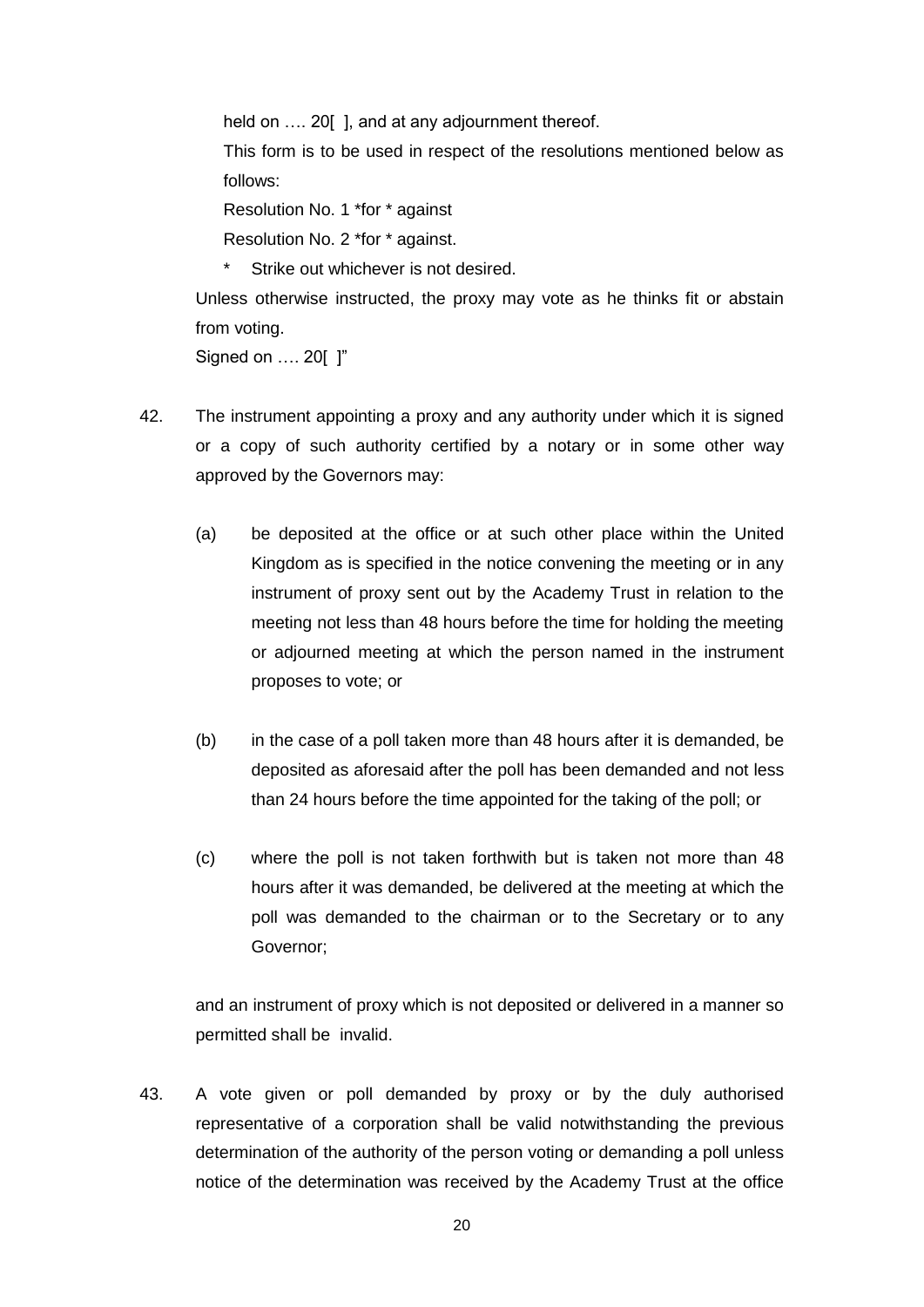or at such other place at which the instrument of proxy was duly deposited before the commencement of the meeting or adjourned meeting at which the vote given or the poll demanded or (or in the case of a poll taken otherwise than on the same day as the meeting or adjourned meeting) the time appointed for taking the poll.

44. Any organisation which is a Member of the Academy Trust may by resolution of its board of directors or other governing body authorise such person as it thinks fit to act as its representative at any meeting of the Academy Trust, and the person so authorised shall be entitled to exercise the same powers on behalf of the organisation which he represents as that organisation could exercise if it were an individual Member of the Academy Trust.

# **GOVERNORS**

- 45. The number of Governors shall be not less than three but (unless otherwise determined by ordinary resolution) shall not be subject to any maximum.
- <span id="page-20-1"></span><span id="page-20-0"></span>46. Subject to Articles [48-](#page-21-2)[49](#page-21-3) and [64,](#page-24-1) the Academy Trust shall have the following Governors:
	- (a) up to 1 Governor, appointed under Article [50;](#page-21-4)
	- (b) 3 Parent Governors appointed under Articles [53](#page-21-0)[-58;](#page-22-0)
	- (c) up to 3 Staff Governors appointed under Article 58A;
	- (d) a minimum of 11 Foundation Governors appointed under Article [58B](#page-22-0);
	- (e) up to 2 Community Governors appointed under Article [58C](#page-22-0);
	- (f) the Principal;
	- (g) any Additional Governors, if appointed under Article [62, 62A](#page-23-0) or [68A](#page-25-0); and
	- (h) any Further Governors, if appointed under Article [63](#page-24-0) or Article [68A](#page-25-0).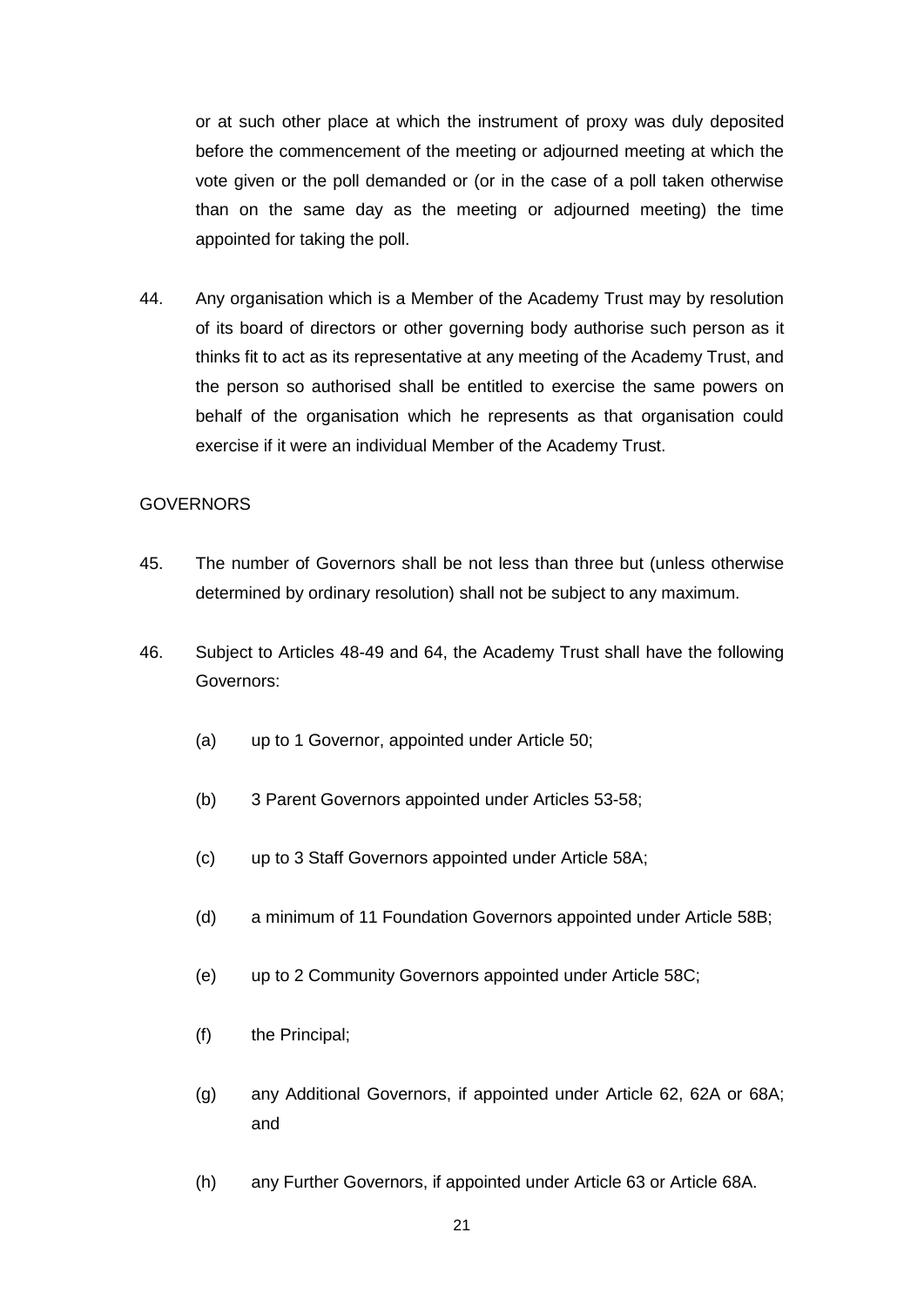# 47. Not used.

- <span id="page-21-2"></span>48. The first Governors shall be those persons named in the statement delivered pursuant to sections 9 and 12 of the Companies Act 2006.
- <span id="page-21-3"></span>49. Future Governors shall be appointed or elected, as the case may be, under these Articles. Where it is not possible for such a Governor to be appointed or elected due to the fact that an Academy has not yet been established or the Principal has not been appointed, then the relevant Article or part thereof shall not apply.

# APPOINTMENT OF GOVERNORS

- <span id="page-21-4"></span>50. The Members may appoint up to 1 Governor save that no more than one third of the total number of individuals appointed as Governors shall be employees of the Academy Trust (including the Principal).
- 51. Not used.
- <span id="page-21-1"></span>52. The Principal shall be treated for all purposes as being an ex officio Governor.
- <span id="page-21-0"></span>53. Subject to Article [57,](#page-22-1) the Parent Governor(s) shall be elected by parents of registered pupils at the Academy. A Parent Governor must be a parent of a pupil at the Academy at the time when he is elected.
- 54. The Governing Body shall make all necessary arrangements for, and determine all other matters relating to, an election of Parent Governors, including any question of whether a person is a parent of a registered pupil at the Academy. Any election of Parent Governors which is contested shall be held by secret ballot.
- 55. The arrangements made for the election of a Parent Governor shall provide for every person who is entitled to vote in the election to have an opportunity to do so by post or, if he prefers, by having his ballot paper returned to the Academy Trust by a registered pupil at the Academy.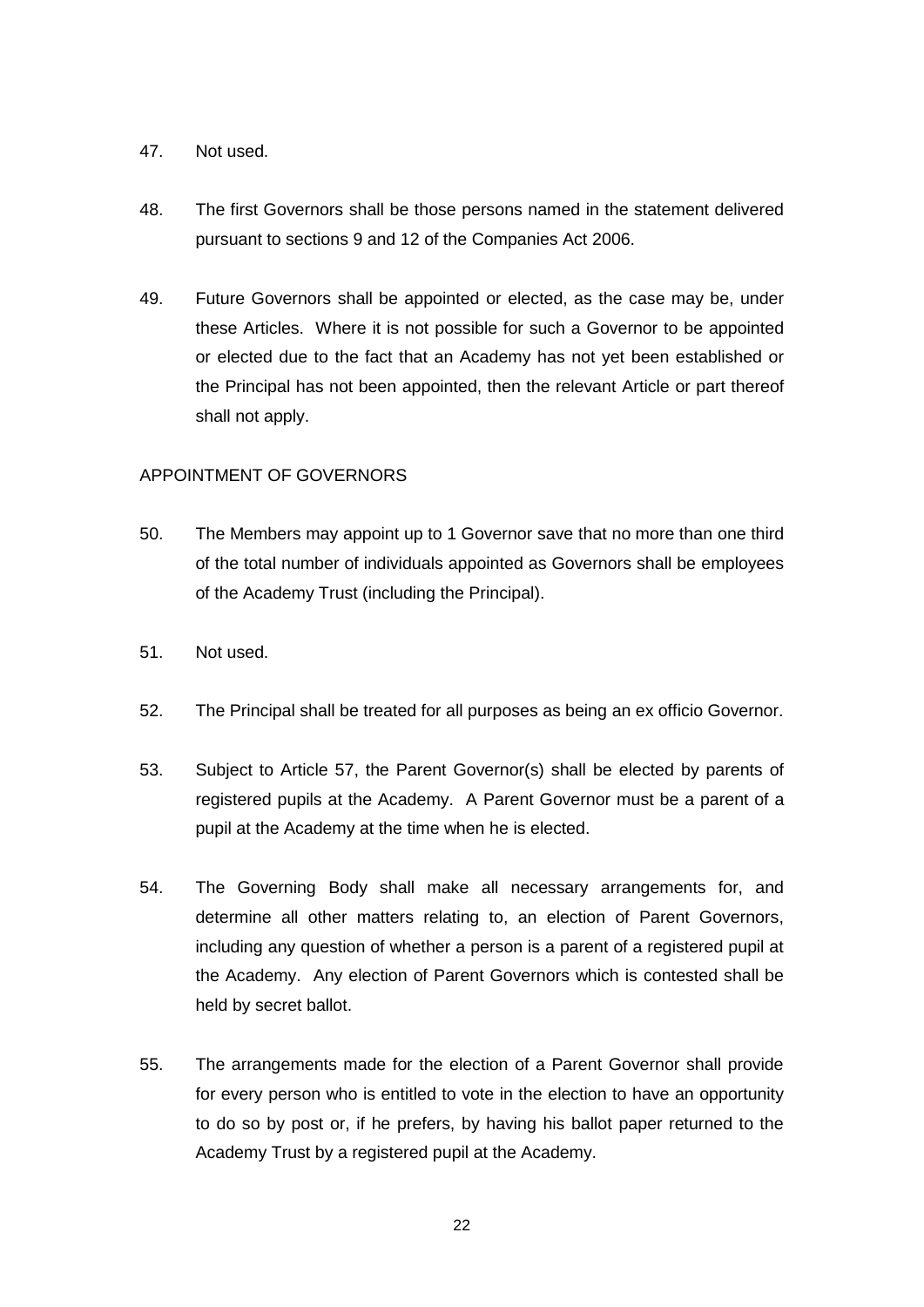- 56. Where a vacancy for a Parent Governor is required to be filled by election, the Governing Body shall take such steps as are reasonably practical to secure that every person who is known to them to be a parent of a registered pupil at the Academy is informed of the vacancy and that it is required to be filled by election, informed that he is entitled to stand as a candidate, and vote at the election, and given an opportunity to do so.
- <span id="page-22-1"></span>57. The number of Parent Governors required shall be made up by Parent Governors appointed by the Governing Body if the number of parents standing for election is less than the number of vacancies.
- <span id="page-22-0"></span>58. In appointing a Parent Governor the Governing Body shall appoint a person who is the parent of a registered pupil at the Academy; or where it is not reasonably practical to do so, a person who is the parent of a child of compulsory school age.
- [58A](#page-22-0). The Governing Body shall make all necessary arrangements for, and determine all matters relating to, the election and removal of Staff Governors.
- [58B](#page-22-0). The Foundation Governors may be appointed by the Foundation.
- [58C](#page-22-0). The Community Governors may be appointed by the Governing Body provided that the person who is appointed as a Community Governor is:
	- (a) a person who lives or works in the community served by the Academy; or
	- (b) a person who, in the opinion of the Governing Body, is committed to the government and success of the Academy.

The Governors may not appoint an employee of the Academy Trust as a Community Governor if the number of Governors who are employed by the Academy Trust (including the Principal) would thereby exceed one third of the total number of Governors.

59. Not used.

# APPOINTMENT OF ADDITIONAL GOVERNORS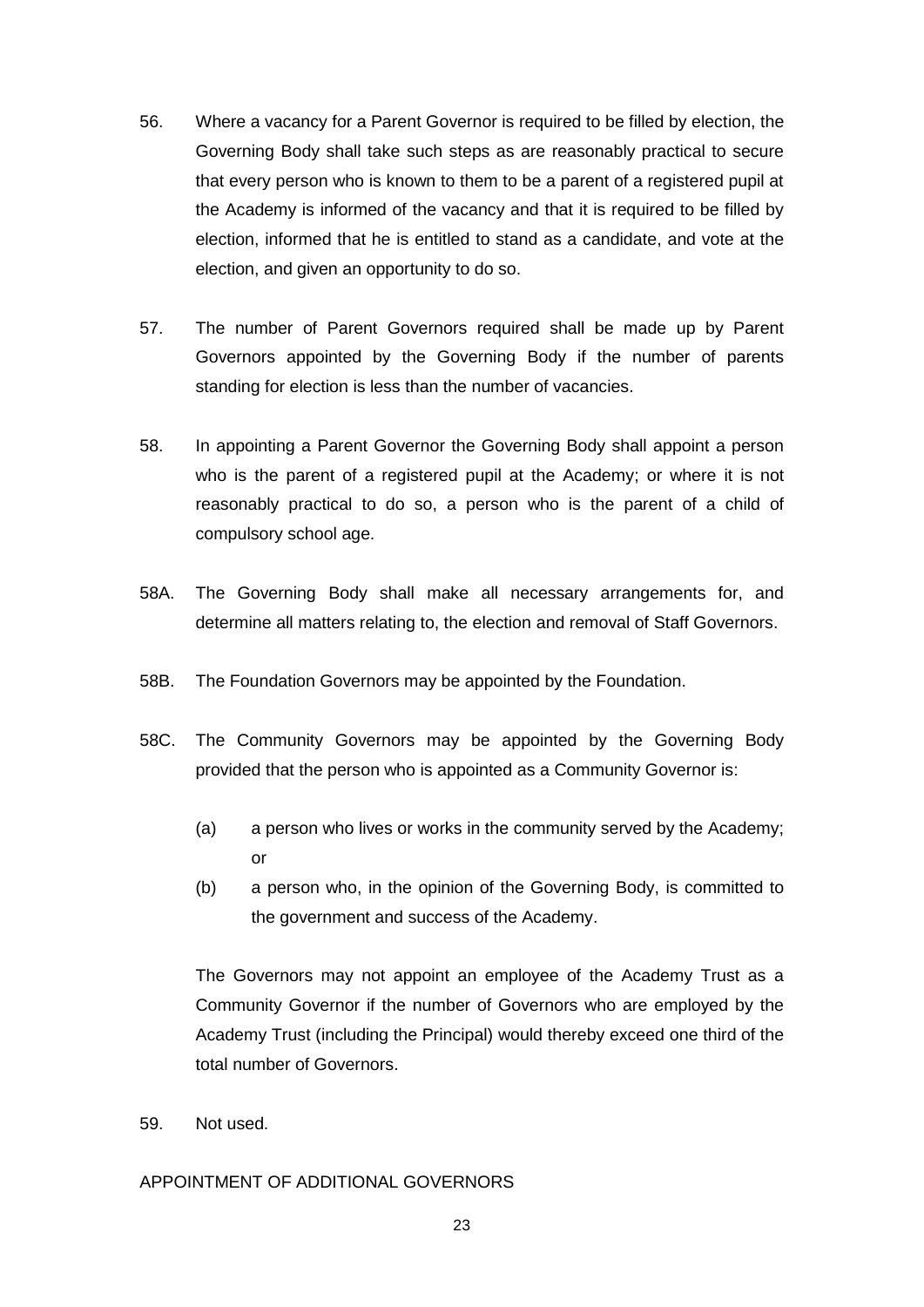- <span id="page-23-1"></span>60. The Secretary of State may give a warning notice to the Governors where he is satisfied:
	- (a) that the standards of performance of pupils at the Academy are unacceptably low, or
	- (b) that there has been a serious breakdown in the way the Academy is managed or governed; or
	- (c) that the safety of pupils or staff of the Academy is threatened (whether by a breakdown of discipline or otherwise).
- 61. For the purposes of Article [60](#page-23-1) a 'warning notice' is a notice in writing by the Secretary of State to the Academy Trust delivered to the Office setting out:
	- (a) the matters referred to in Article [60;](#page-23-1)
	- (b) the action which he requires the Governors to take in order to remedy those matters; and
	- (c) the period within which that action is to be taken by the Governors ('the compliance period').
- <span id="page-23-0"></span>62. The Secretary of State may appoint such Additional Governors as he thinks fit if the Secretary of State has:
	- (a) given the Governors a warning notice in accordance with Article [60;](#page-23-1) and
	- (b) the Governors have failed to comply, or secure compliance, with the notice to the Secretary of State's satisfaction within the compliance period.
- [62A](#page-23-0). The Secretary of State may also appoint such Additional Governors where following an Inspection by the Chief Inspector in accordance with the Education Act 2005 (an "Inspection") the Academy Trust receives an Ofsted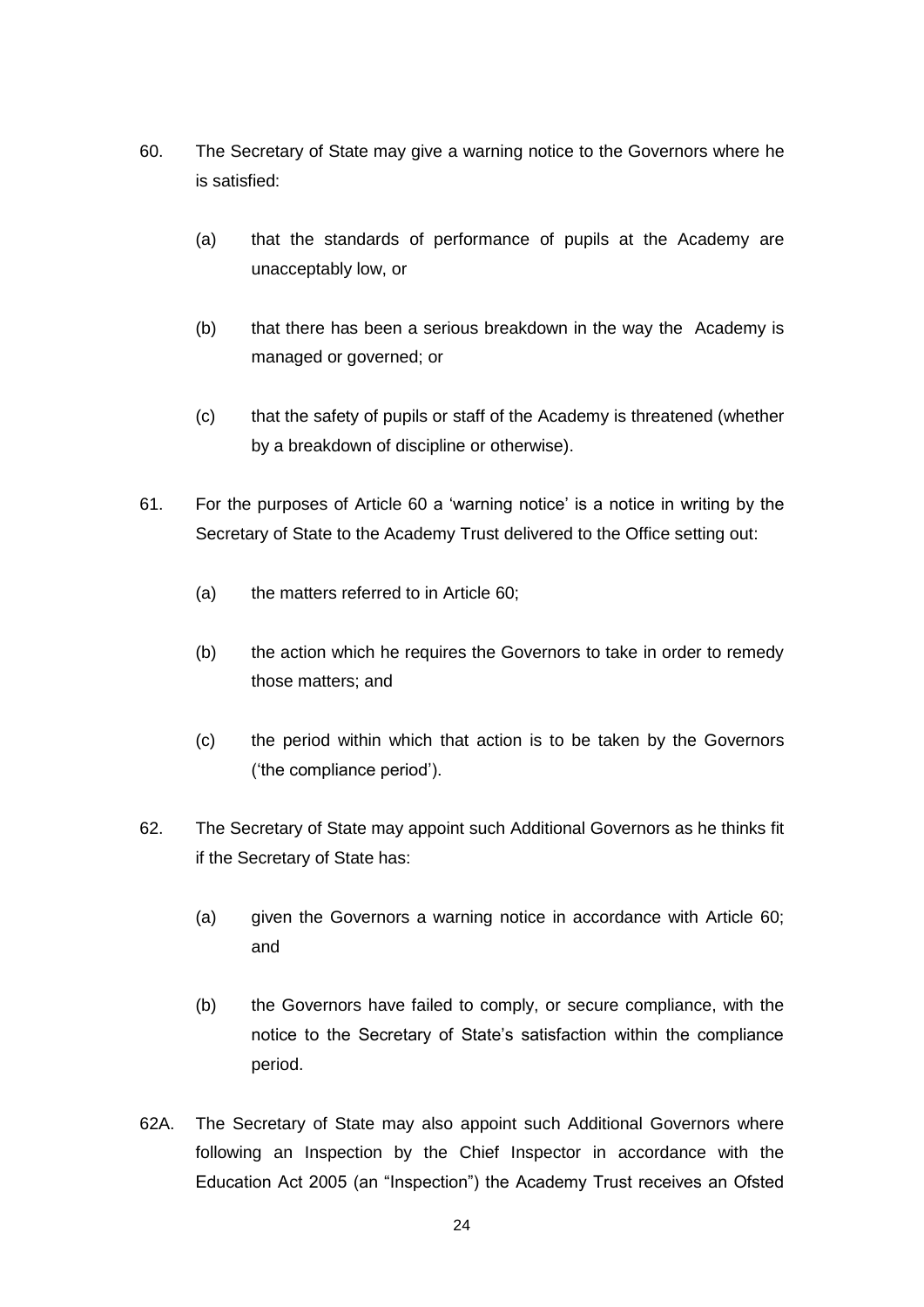grading (being a grade referred to in The Framework for School Inspection or any modification or replacement of that document for the time being in force) which amounts to a drop, either from one Inspection to the next Inspection or between any two Inspections carried out within a 5 year period, of two Ofsted grades. For the purposes of the foregoing the grade received by St George's School (a maintained school) shall be regarded as the grade received by the Academy.

- <span id="page-24-0"></span>63. The Secretary of State may also appoint such Further Governors as he thinks fit if a Special Measures Termination Event (as defined in the Funding Agreement) occurs in respect of the Academy.
- <span id="page-24-1"></span>64. Within 5 days of the Secretary of State appointing any Additional or Further Governors in accordance with Articles [62,](#page-23-0) [62A](#page-23-0) or [63,](#page-24-0) any Governors appointed under Article [50](#page-21-4) and holding office immediately preceding the appointment of such Governors, shall resign immediately and the Members' power to appoint Governors under Article [50](#page-21-4) shall remain suspended until the Secretary of State removes one or more of the Additional or Further Governors.

# TERM OF OFFICE

65. The term of office for any Governor shall be 4 years, save that this time limit shall not apply to the Principal. Subject to remaining eligible to be a particular type of Governor, any Governor may be re-appointed or re-elected.

# RESIGNATION AND REMOVAL

- 66. A Governor shall cease to hold office if he resigns his office by notice to the Academy Trust (but only if at least three Governors will remain in office when the notice of resignation is to take effect).
- <span id="page-24-2"></span>67. A Governor shall cease to hold office if he is removed by the person or persons who appointed him. This Article does not apply in respect of a Parent Governor.
- [67A](#page-24-2). Community Governors appointed in accordance with Article [46\(e\)](#page-20-1) may be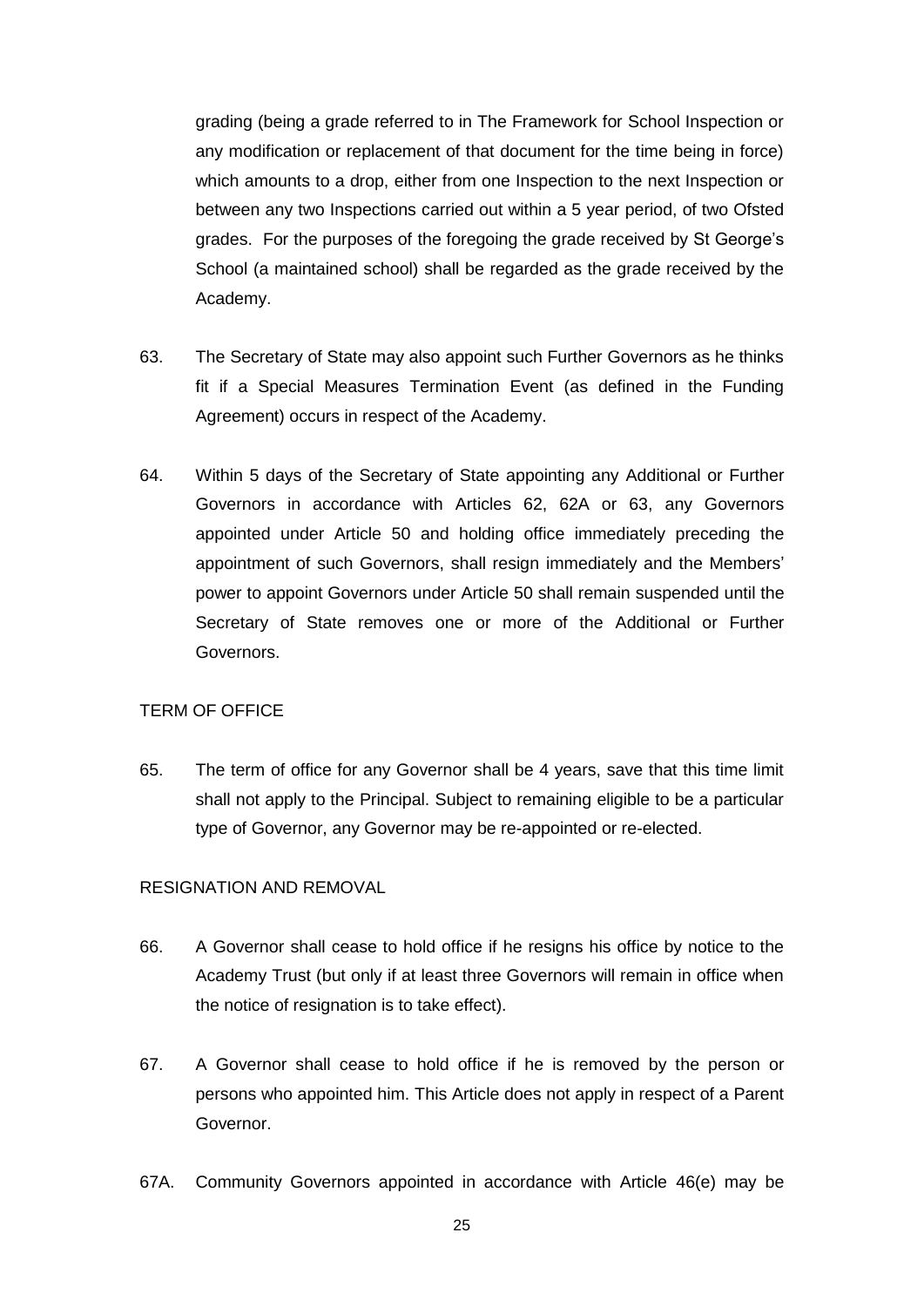removed by a resolution of the Governing Body.

- <span id="page-25-0"></span>68. Where a Governor resigns his office or is removed from office, the Governor or, where he is removed from office, those removing him, shall give written notice thereof to the Secretary.
- [68A](#page-25-0) Where an Additional or Further Governor appointed pursuant to Articles [62,](#page-23-0) [62A](#page-23-0) or [63](#page-24-0) ceases to hold office as a Governor for any reason, other than being removed by the Secretary of State, the Secretary of State shall be entitled to appoint an Additional or Further Governor in his place.

# DISQUALIFICATION OF GOVERNORS

- <span id="page-25-1"></span>69. No person shall be qualified to be a Governor unless he is aged 18 or over at the date of his election or appointment. No current pupil of the Academy shall be a Governor.
- 70. A Governor shall cease to hold office if he becomes incapable by reason of mental disorder, illness or injury of managing or administering his own affairs.
- 71. A Governor shall cease to hold office if he is absent without the permission of the Governors from all their meetings held within a period of six months and the Governors resolve that his office be vacated.
- 72. A person shall be disqualified from holding or continuing to hold office as a Governor if:
	- (a) his estate has been sequestrated and the sequestration has not been discharged, annulled or reduced; or
	- (b) he is the subject of a bankruptcy restrictions order or an interim order.
- 73. A person shall be disqualified from holding or continuing to hold office as a Governor at any time when he is subject to a disqualification order or a disqualification undertaking under the Company Directors Disqualification Act 1986 or to an order made under section 429(2)(b) of the Insolvency Act 1986 (failure to pay under county court administration order).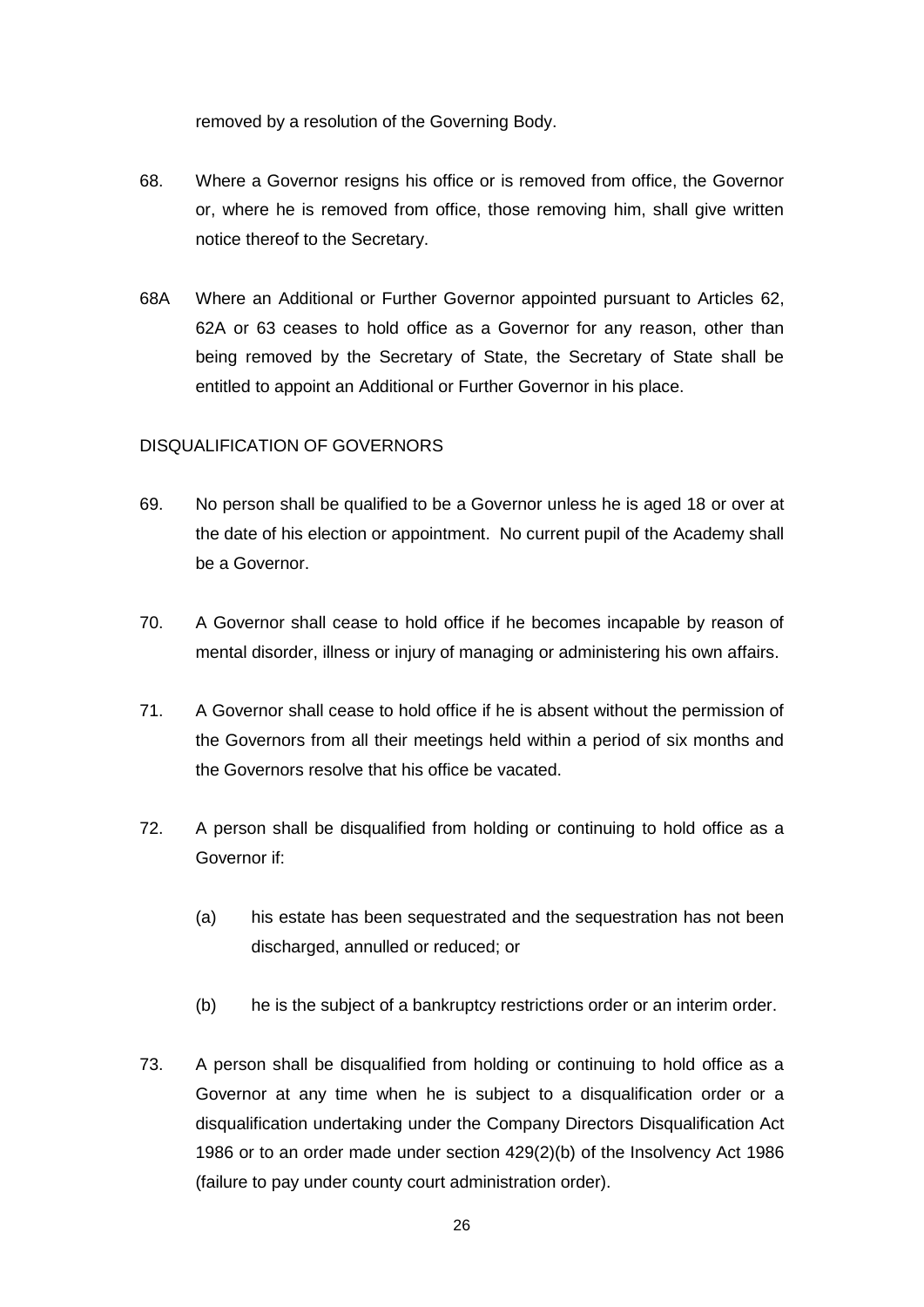- 74. A Governor shall cease to hold office if he ceases to be a Governor by virtue of any provision in the Companies Act 2006 or is disqualified from acting as a trustee by virtue of section 72 of the Charities Act 1993 (or any statutory reenactment or modification of that provision).
- 75. A person shall be disqualified from holding or continuing to hold office as a Governor if he has been removed from the office of charity trustee or trustee for a charity by an order made by the Charity Commission or the High Court on the grounds of any misconduct or mismanagement in the administration of the charity for which he was responsible or to which he was privy, or which he by his conduct contributed to or facilitated.
- 76. A person shall be disqualified from holding or from continuing to hold office as a Governor at any time when he is:
	- (a) included in the list kept by the Secretary of State under section 1 of the Protection of Children Act 1999; or
	- (b) disqualified from working with children in accordance with Section 35 of the Criminal Justice and Court Services Act 2000; or
	- (c) barred from regulated activity relating to children (within the meaning of section 3(2) of the Safeguarding Vulnerable Groups Act 2006).
- 77. A person shall be disqualified from holding or continuing to hold office as a Governor if he is a person in respect of whom a direction has been made under section 142 of the Education Act 2002 or is subject to any prohibition or restriction which takes effect as if contained in such a direction.
- 78. A person shall be disqualified from holding or continuing to hold office as a Governor where he has, at any time, been convicted of any criminal offence, excluding any that have been spent under the Rehabilitation of Offenders Act 1974 as amended, and excluding any offence for which the maximum sentence is a fine or a lesser sentence except where a person has been convicted of any offence which falls under section 72 of the Charities Act 1993.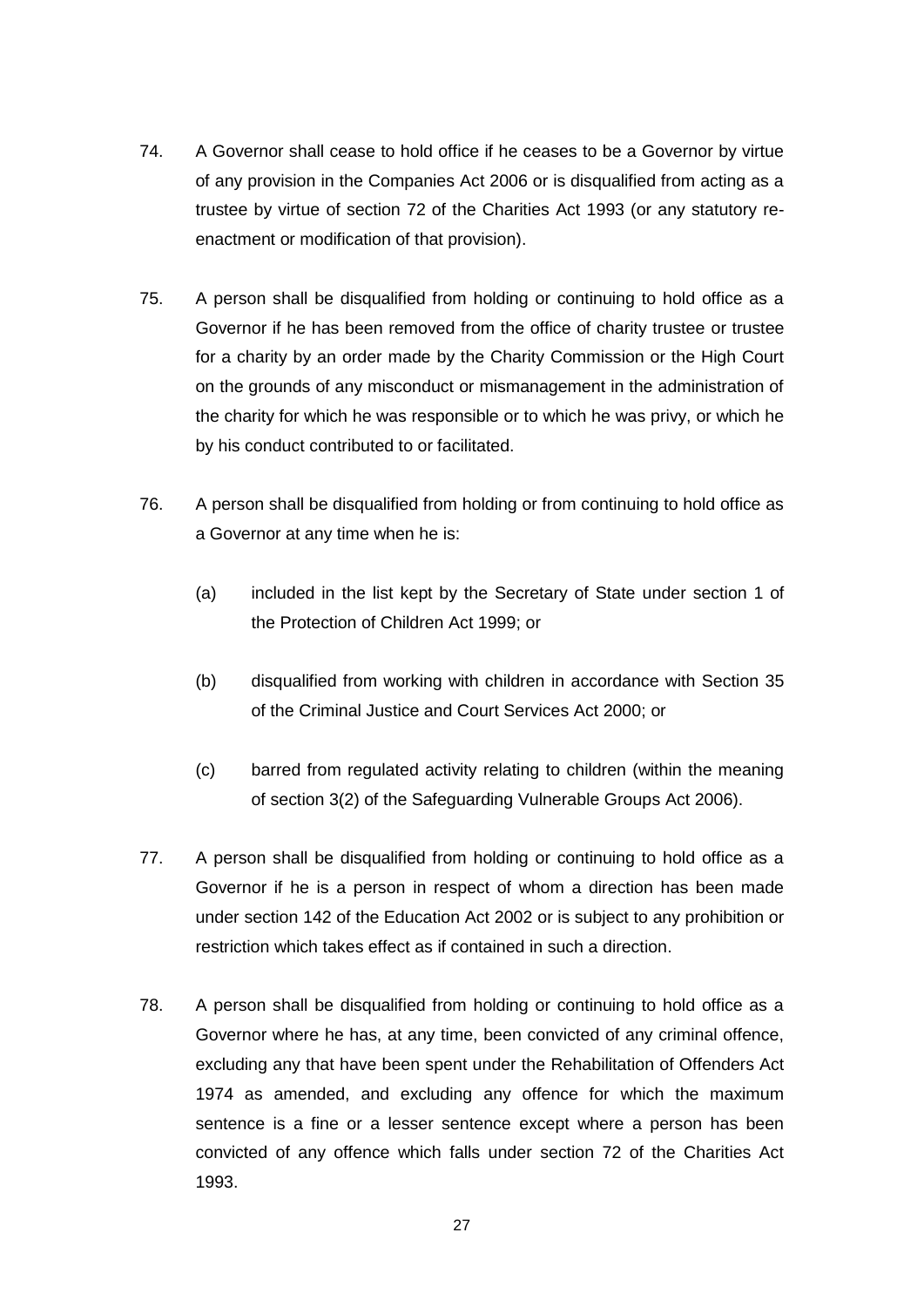- 79. After the Academy has opened, a person shall be disqualified from holding or continuing to hold office as a Governor if he has not provided to the chairman of the Governors a criminal records certificate at an enhanced disclosure level under section 113B of the Police Act 1997. In the event that the certificate discloses any information which would in the opinion of either the chairman or the Principal confirm their unsuitability to work with children that person shall be disqualified. If a dispute arises as to whether a person shall be disqualified, a referral shall be made to the Secretary of State to determine the matter. The determination of the Secretary of State shall be final.
- <span id="page-27-0"></span>80. Where, by virtue of these Articles a person becomes disqualified from holding, or continuing to hold office as a Governor and he is, or is proposed, to become such a Governor, he shall upon becoming so disqualified give written notice of that fact to the Secretary.
- 81. Articles [69](#page-25-1) to [80](#page-27-0) and Articles [98](#page-30-0)[-99](#page-30-1) also apply to any member of any committee of the Governors who is not a Governor.

## SECRETARY TO THE GOVERNORS

82. The Secretary shall be appointed by the Governors for such term, at such remuneration and upon such conditions as they may think fit and any Secretary so appointed may be removed by them. The Secretary shall not be a Governor or a Principal. Notwithstanding this Article, the Governors may, where the Secretary fails to attend a meeting of theirs, appoint any one of their number or any other person to act as Secretary for the purposes of that meeting.

# CHAIRMAN AND VICE-CHAIRMAN OF THE GOVERNORS

83. The Governors shall each school year, at their first meeting in that year, elect a chairman and a vice-chairman from among their number. With effect from incorporation of the Academy Trust the existing chairman of the Governing Body of the maintained School (being the predecessor to the Academy) at the time of incorporation shall be the chairman of the Governors until the first meeting of the Governors. A Governor who is employed by the Academy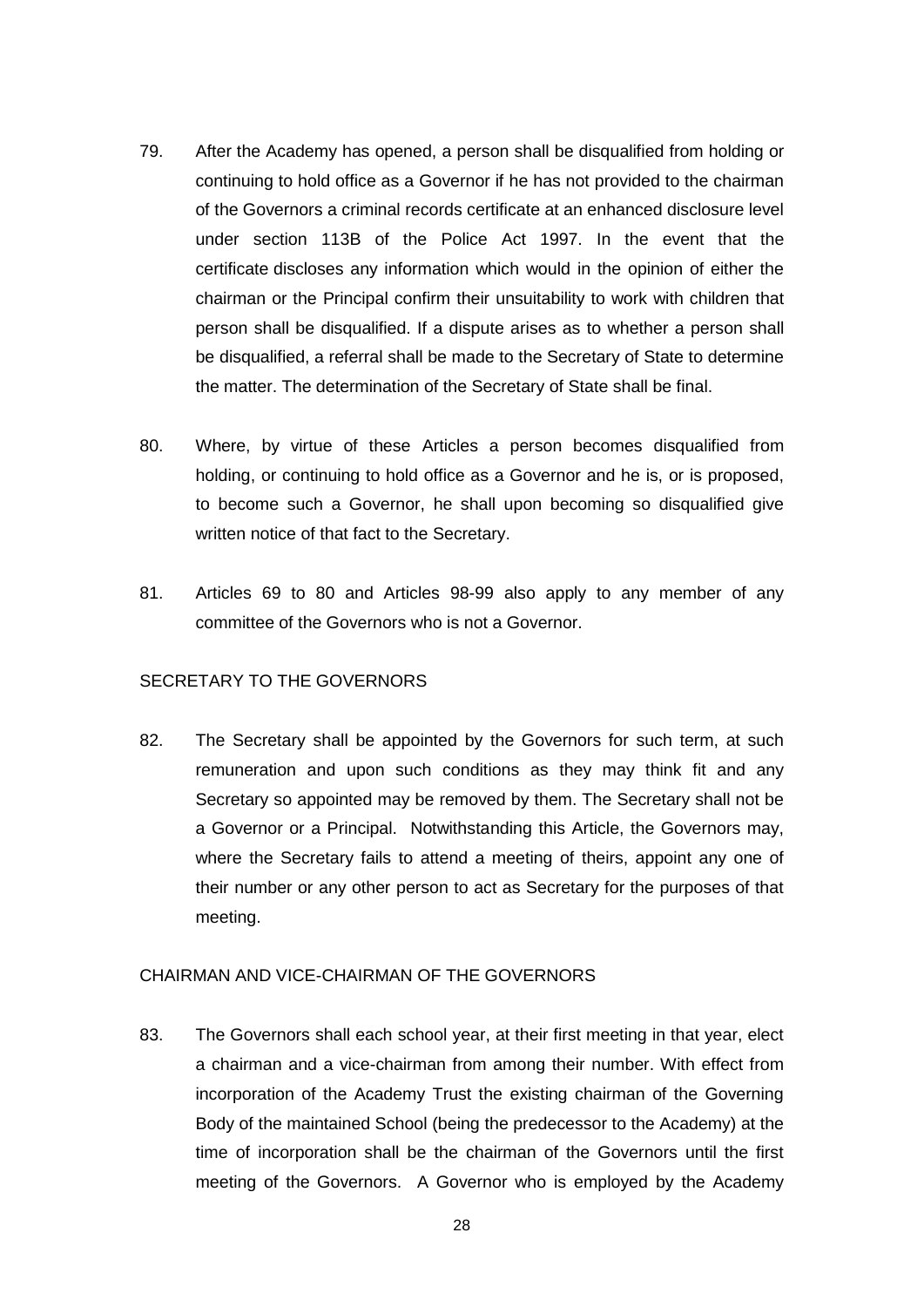Trust shall not be eligible for election as chairman or vice-chairman.

- 84. Subject to Article [85,](#page-28-0) the chairman or vice-chairman shall hold office as such until his successor has been elected in accordance with Article [86.](#page-28-1)
- <span id="page-28-0"></span>85. The chairman or vice-chairman may at any time resign his office by giving notice in writing to the Secretary. The chairman or vice-chairman shall cease to hold office if:
	- (a) he ceases to be a Governor; or
	- (b) he is employed by the Academy Trust; or
	- (c) he is removed from office in accordance with these Articles; or
	- (d) in the case of the vice-chairman, he is elected in accordance with these Articles to fill a vacancy in the office of chairman.
- <span id="page-28-1"></span>86. Where by reason of any of the matters referred to in Article [85,](#page-28-0) a vacancy arises in the office of chairman or vice-chairman, the Governors shall at their next meeting elect one of their number to fill that vacancy.
- <span id="page-28-2"></span>87. Where the chairman is absent from any meeting or there is at the time a vacancy in the office of the chairman, the vice-chairman shall act as the chair for the purposes of the meeting.
- 88. Where in the circumstances referred to in Article [87](#page-28-2) the vice-chairman is also absent from the meeting or there is at the time a vacancy in the office of vicechairman, the Governors shall elect one of their number to act as a chairman for the purposes of that meeting, provided that the Governor elected shall not be a person who is employed by the Academy Trust.
- 89. The Secretary shall act as chairman during that part of any meeting at which the chairman is elected.
- 90. Any election of the chairman or vice-chairman which is contested shall be held by secret ballot.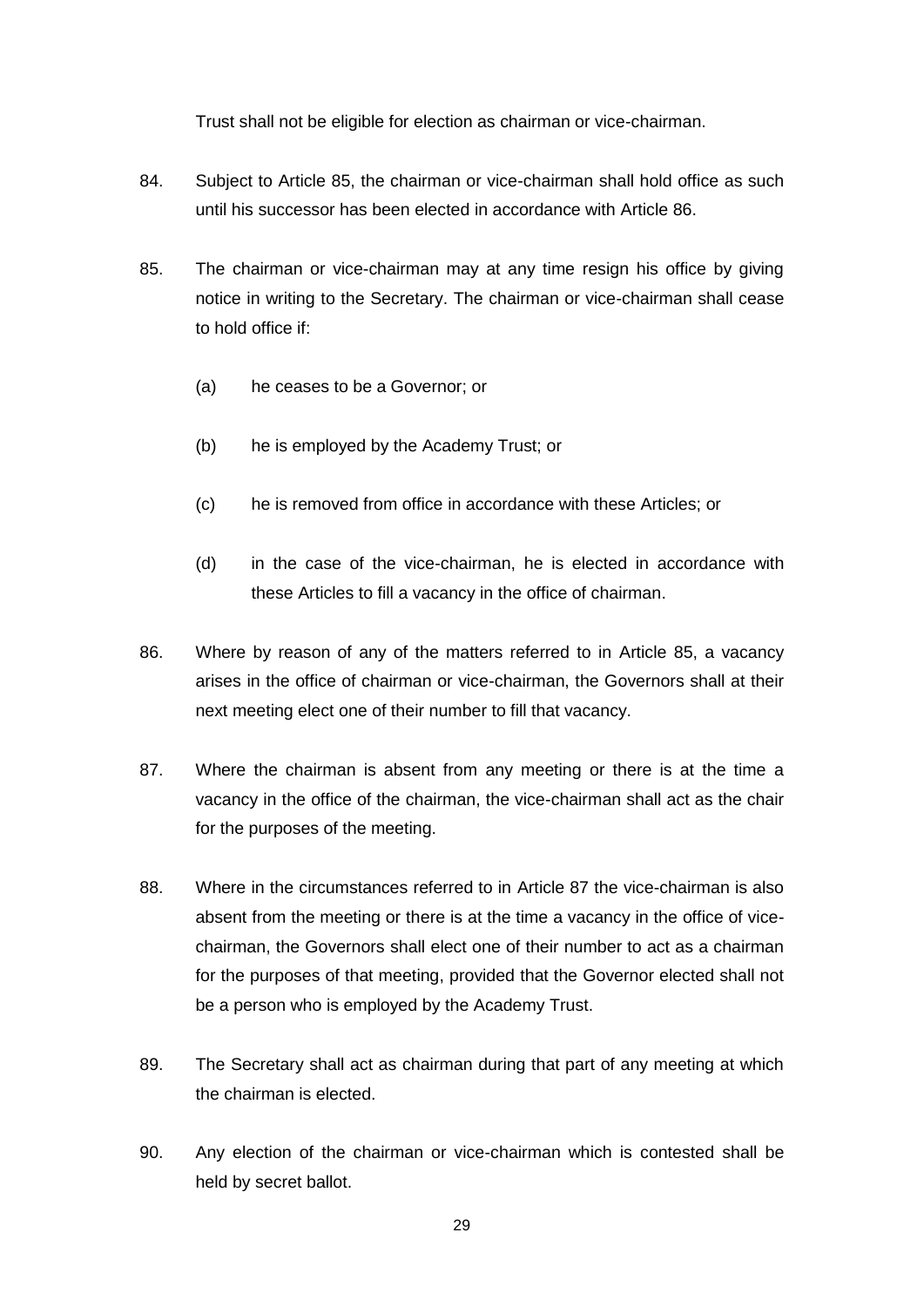- <span id="page-29-0"></span>91. The Governors may remove the chairman or vice-chairman from office in accordance with these Articles.
- 92. A resolution to remove the chairman or vice-chairman from office which is passed at a meeting of the Governors shall not have effect unless:
	- (a) it is confirmed by a resolution passed at a second meeting of the Governors held not less than fourteen days after the first meeting; and
	- (b) the matter of the chairman's or vice-chairman's removal from office is specified as an item of business on the agenda for each of those meetings.
- 93. Before the Governors resolve at the relevant meeting on whether to confirm the resolution to remove the chairman or vice-chairman from office, the Governor or Governors proposing his removal shall at that meeting state their reasons for doing so and the chairman or vice-chairman shall be given an opportunity to make a statement in response.

# POWERS OF GOVERNORS

- 94. Subject to provisions of the Companies Act 2006, the Articles and to any directions given by special resolution, the business of the Academy Trust shall be managed by the Governors who may exercise all the powers of the Academy Trust. No alteration of the Articles and no such direction shall invalidate any prior act of the Governors which would have been valid if that alteration had not been made or that direction had not been given. The powers given by this Article shall not be limited by any special power given to the Governors by the Articles and a meeting of Governors at which a quorum is present may exercise all the powers exercisable by the Governors.
- 95. In addition to all powers hereby expressly conferred upon them and without detracting from the generality of their powers under the Articles the Governors shall have the following powers, namely:
	- (a) to expend the funds of the Academy Trust in such manner as they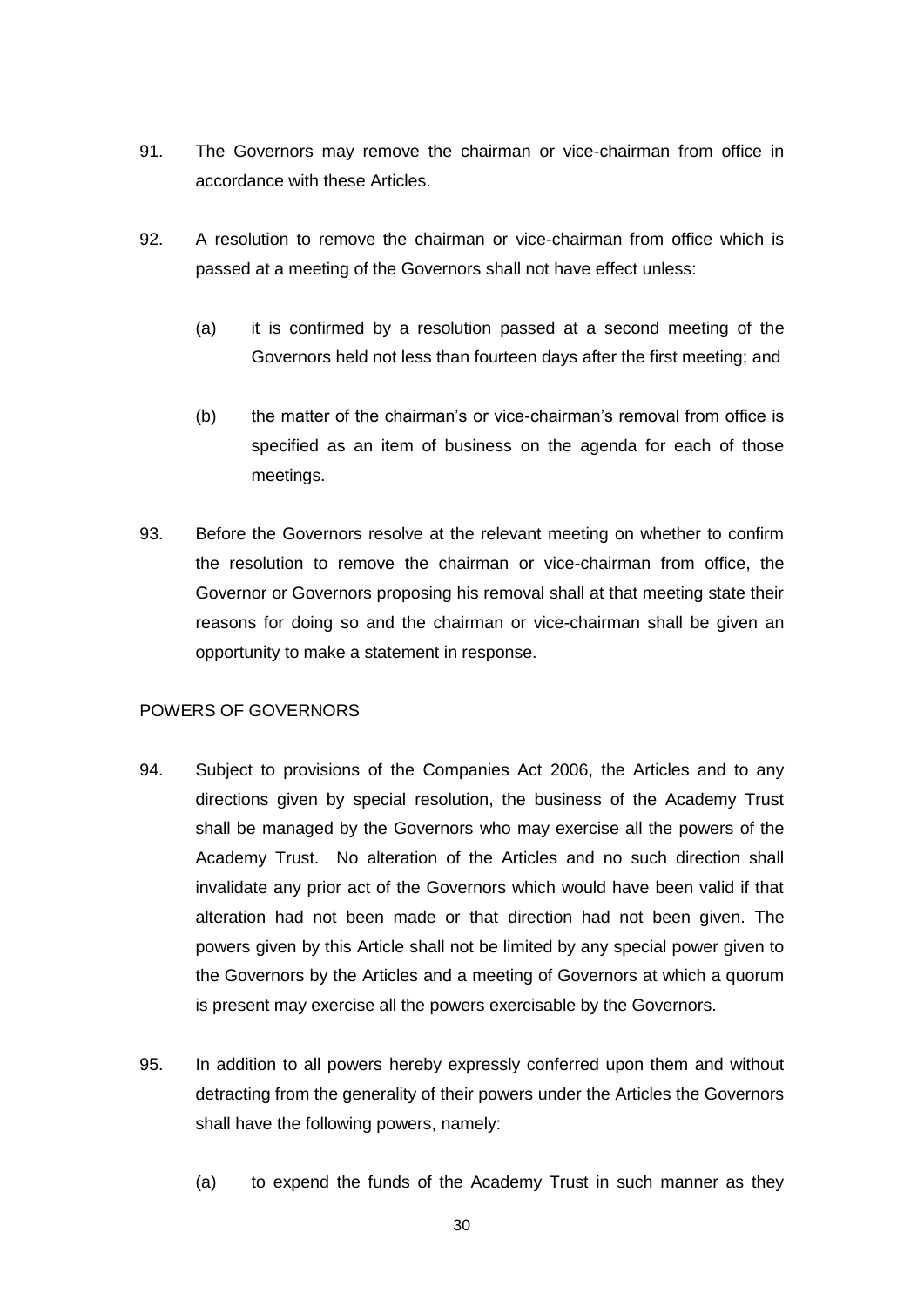shall consider most beneficial for the achievement of the Object and to invest in the name of the Academy Trust such part of the funds as they may see fit and to direct the sale or transposition of any such investments and to expend the proceeds of any such sale in furtherance of the Object; and

- (b) to enter into contracts on behalf of the Academy Trust.
- 96. In the exercise of their powers and functions, the Governors may consider any advice given by the Principal and any other executive officer.
- 97. Any bank account in which any money of the Academy Trust is deposited shall be operated by the Governors in the name of the Academy Trust. All cheques and orders for the payment of money from such an account shall be signed by at least two signatories authorised by the Governors.

# CONFLICTS OF INTEREST

- <span id="page-30-0"></span>98. Any Governor who has or can have any direct or indirect duty or personal interest (including but not limited to any Personal Financial Interest) which conflicts or may conflict with his duties as a Governor shall disclose that fact to the Governors as soon as he becomes aware of it. A Governor must absent himself from any discussions of the Governors in which it is possible that a conflict will arise between his duty to act solely in the interests of the Academy Trust and any duty or personal interest (including but not limited to any Personal Financial Interest).
- <span id="page-30-1"></span>99. For the purpose of Article [98,](#page-30-0) a Governor has a Personal Financial Interest in the employment or remuneration of, or the provision of any other benefit to, that Governor as permitted by and as defined by articles [6.5](#page-8-1)[-6.9.](#page-11-0)

# THE MINUTES

100. The minutes of the proceedings of a meeting of the Governors shall be drawn up and entered into a book kept for the purpose by the person acting as Secretary for the purposes of the meeting and shall be signed (subject to the approval of the Governors) at the same or next subsequent meeting by the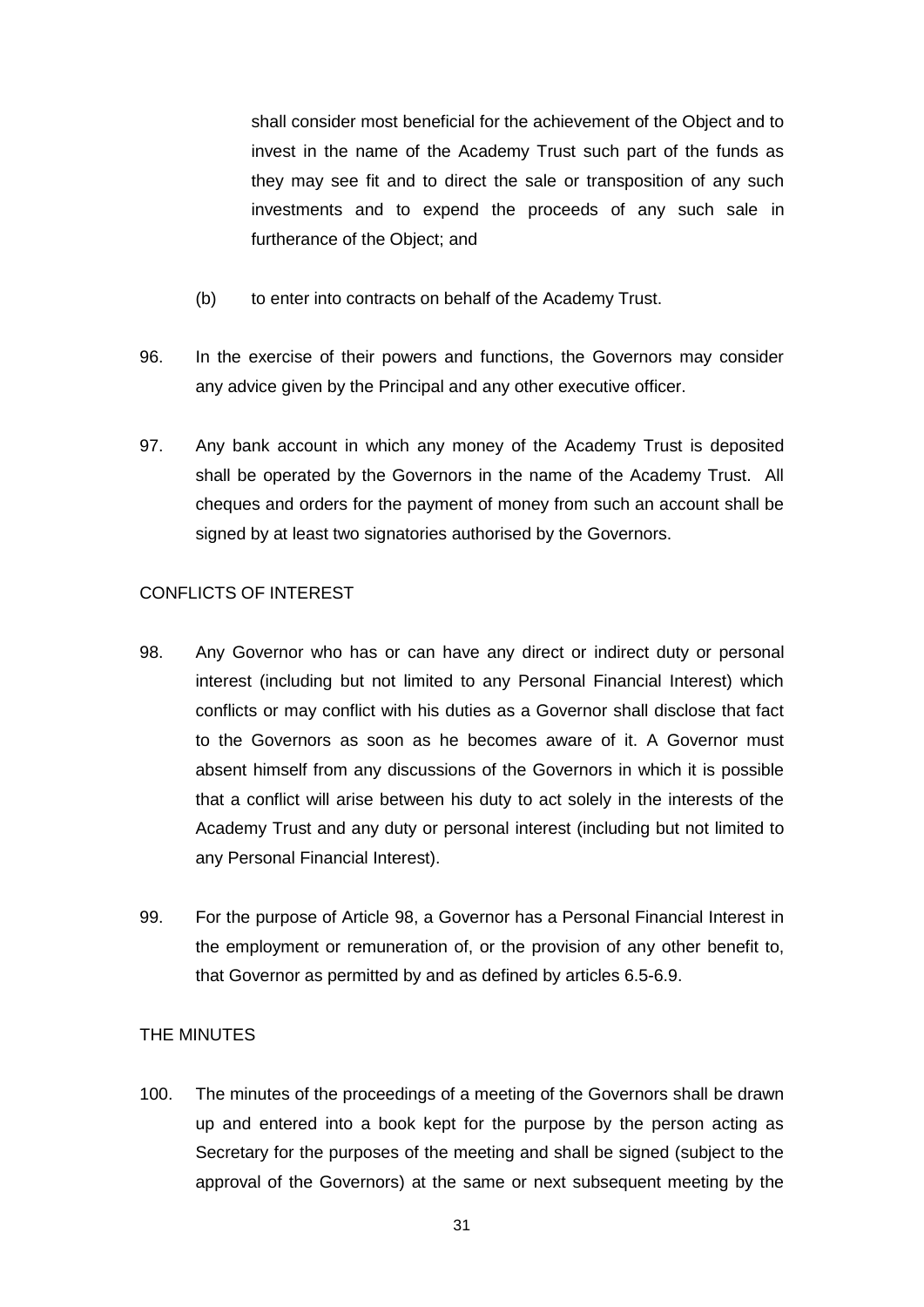person acting as chairman thereof. The minutes shall include a record of:

- (a) all appointments of officers made by the Governors; and
- (b) all proceedings at meetings of the Academy Trust and of the Governors and of committees of Governors including the names of the Governors present at each such meeting.

#### **COMMITTEES**

<span id="page-31-0"></span>101. Subject to these Articles, the Governors may establish any committee. Subject to these Articles, the constitution, membership and proceedings of any committee shall be determined by the Governors. The establishment, terms of reference, constitution and membership of any committee of the Governors shall be reviewed at least once in every twelve months. The membership of any committee of the Governors may include persons who are not Governors, provided that a majority of members of any such committee shall be Governors. The Governors may determine that some or all of the members of a committee who are not Governors shall be entitled to vote in any proceedings of the committee. No vote on any matter shall be taken at a meeting of a committee of the Governors unless the majority of members of the committee present are Governors.

#### DELEGATION

- 102. The Governors may delegate to any Governor, committee, the Principal or any other holder of an executive office, such of their powers or functions as they consider desirable to be exercised by them. Any such delegation may be made subject to any conditions the Governors may impose and may be revoked or altered.
- 103. Where any power or function of the Governors is exercised by any committee, any Governor, Principal or any other holder of an executive office, that person or committee shall report to the Governors in respect of any action taken or decision made with respect to the exercise of that power or function at the meeting of the Governors immediately following the taking of the action or the making of the decision.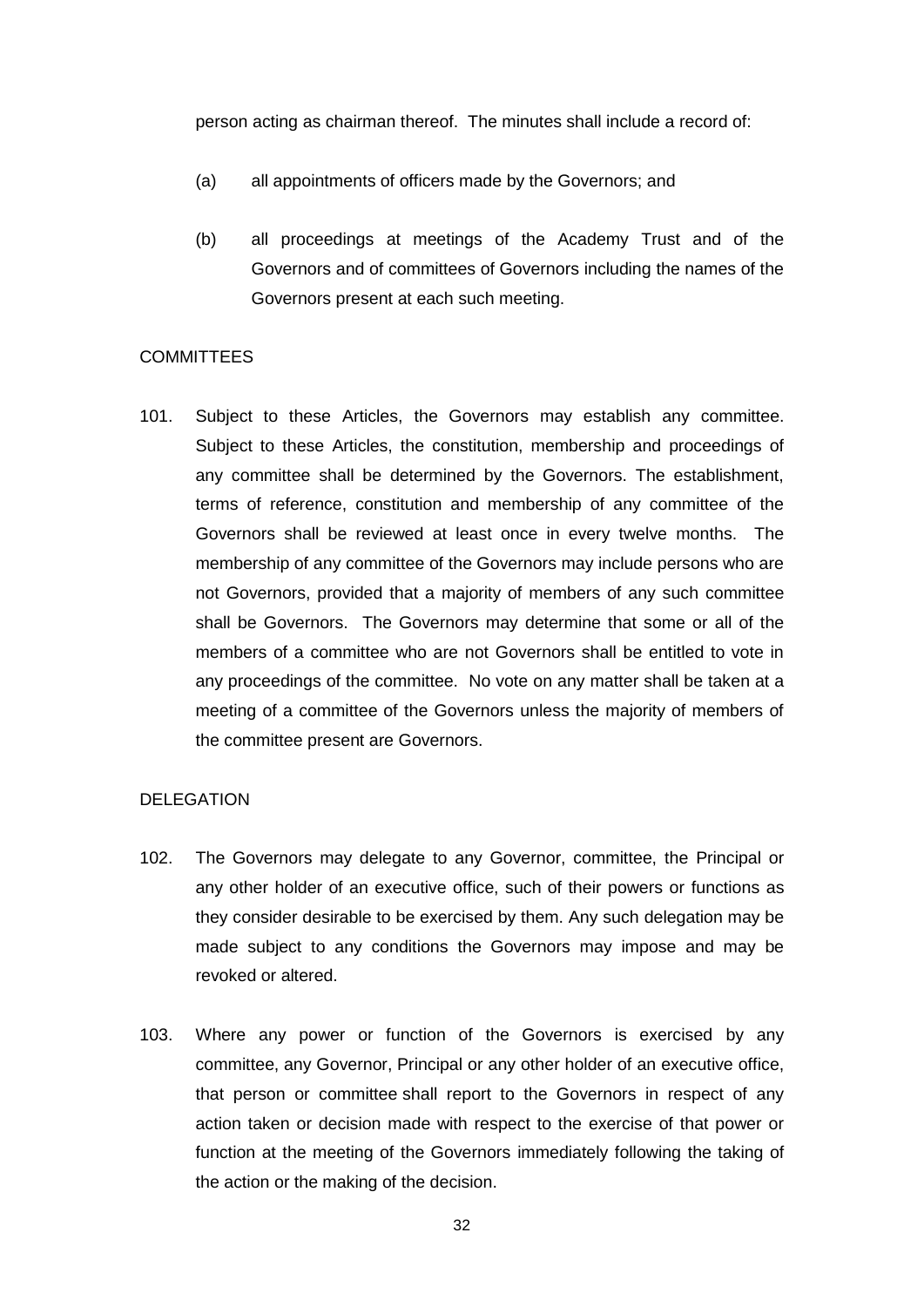# PRINCIPAL

104. The Governors shall appoint the Principal. The Governors may delegate such powers and functions as they consider are required by the Principal for the internal organisation, management and control of the Academy (including the implementation of all policies approved by the Governors and for the direction of the teaching and curriculum at the Academy).

# MEETINGS OF THE GOVERNORS

- 105. Subject to these Articles, the Governors may regulate their proceedings as they think fit.
- <span id="page-32-0"></span>106. The Governors shall hold at least three meetings in every school year. Meetings of the Governors shall be convened by the Secretary. In exercising his functions under this Article the Secretary shall comply with any direction:
	- (a) given by the Governors; or
	- (b) given by the chairman of the Governors or, in his absence or where there is a vacancy in the office of chairman, the vice-chairman of the Governors, so far as such direction is not inconsistent with any direction given as mentioned in [106\(a\).](#page-32-0)
- 107. Any three Governors may, by notice in writing given to the Secretary, requisition a meeting of the Governors and it shall be the duty of the Secretary to convene such a meeting as soon as is reasonably practicable.
- 108. Each Governor shall be given at least fourteen clear days before the date of a meeting:
	- (a) notice in writing thereof, signed by the Secretary, and sent to each Governor at the address provided by each Governor from time to time; and
	- (b) a copy of the agenda for the meeting;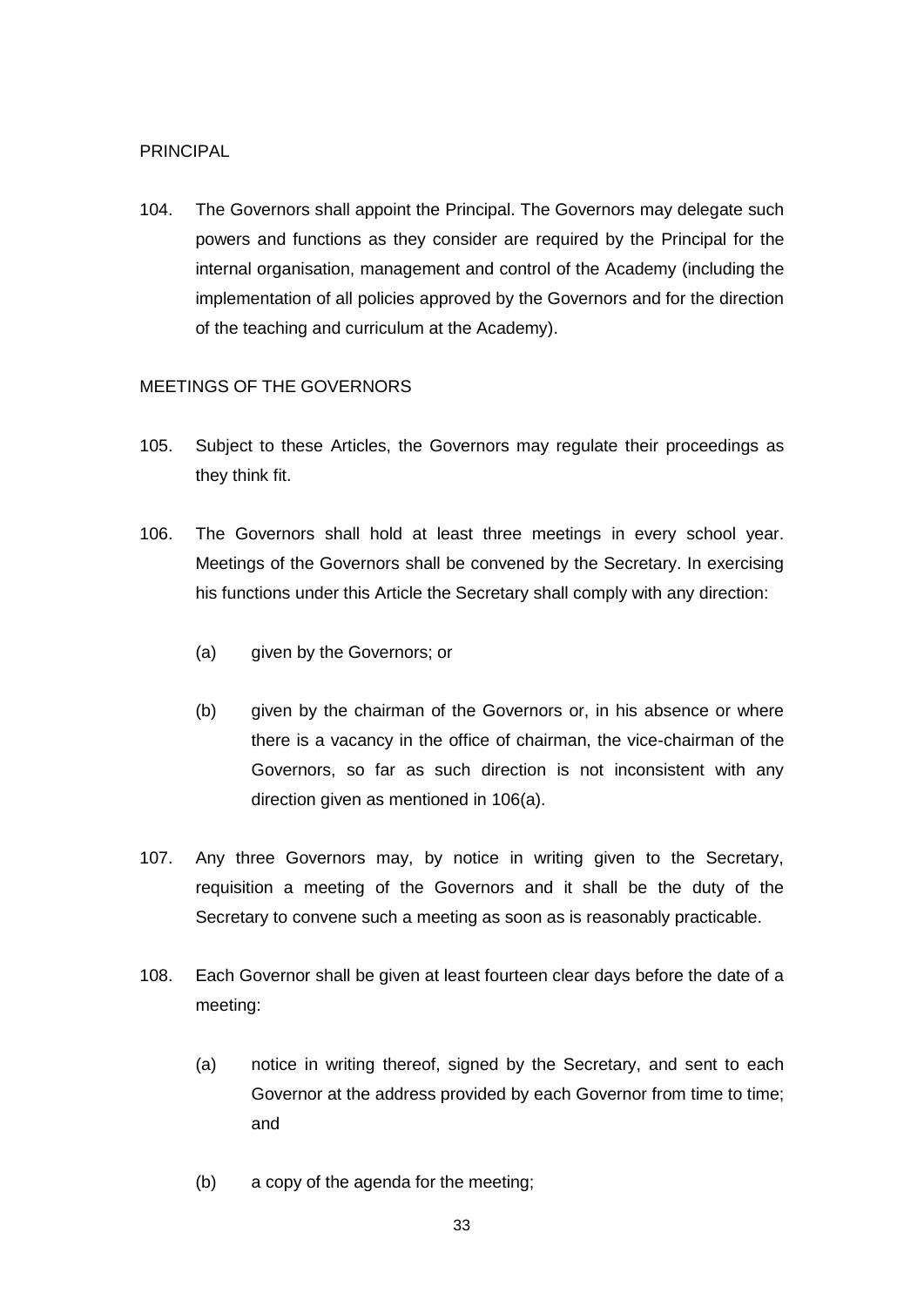provided that where the chairman or, in his absence or where there is a vacancy in the office of chairman, the vice-chairman, so determines on the ground that there are matters demanding urgent consideration, it shall be sufficient if the written notice of a meeting, and the copy of the agenda thereof are given within such shorter period as he directs.

- 109. The convening of a meeting and the proceedings conducted thereat shall not be invalidated by reason of any individual not having received written notice of the meeting or a copy of the agenda thereof.
- 110. A resolution to rescind or vary a resolution carried at a previous meeting of the Governors shall not be proposed at a meeting of the Governors unless the consideration of the rescission or variation of the previous resolution is a specific item of business on the agenda for that meeting.
- <span id="page-33-0"></span>111. A meeting of the Governors shall be terminated forthwith if:
	- (a) the Governors so resolve; or
	- (b) the number of Governors present ceases to constitute a quorum for a meeting of the Governors in accordance with Article [114,](#page-34-0) subject to Article [116.](#page-34-1)
- 112. Where in accordance with Article [111](#page-33-0) a meeting is not held or is terminated before all the matters specified as items of business on the agenda for the meeting have been disposed of, a further meeting shall be convened by the Secretary as soon as is reasonably practicable, but in any event within seven days of the date on which the meeting was originally to be held or was so terminated.
- 113. Where the Governors resolve in accordance with Article [111](#page-33-0) to adjourn a meeting before all the items of business on the agenda have been disposed of, the Governors shall before doing so determine the time and date at which a further meeting is to be held for the purposes of completing the consideration of those items, and they shall direct the Secretary to convene a meeting accordingly.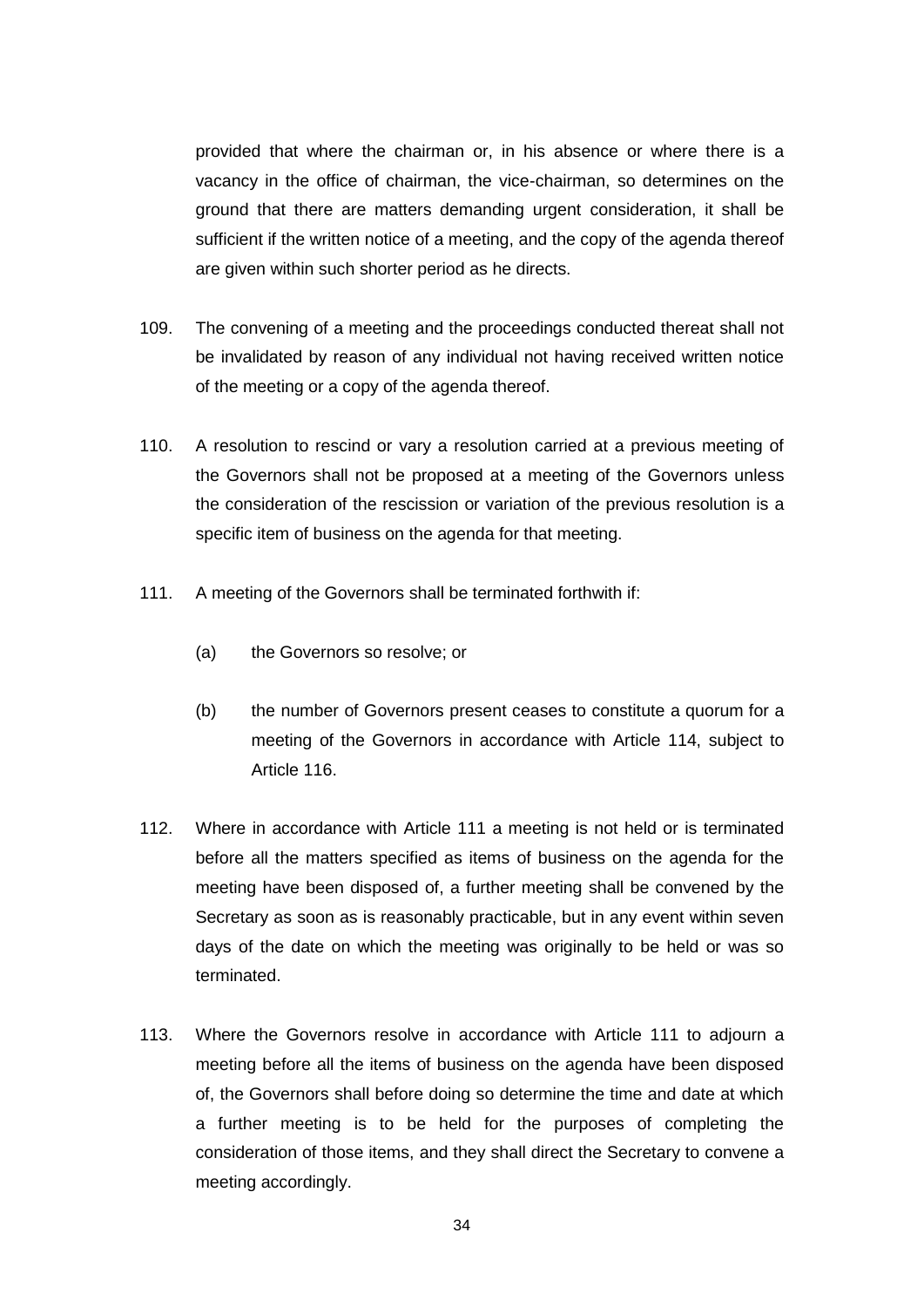- <span id="page-34-0"></span>114. Subject to Article [116](#page-34-1) the quorum for a meeting of the Governors, and any vote on any matter thereat, shall be any three Governors, or, where greater, any one third (rounded up to a whole number) of the total number of Governors holding office at the date of the meeting. If the Secretary of State has appointed Additional or Further Governors then a majority of the quorum must be made up of Additional or Further Governors.
- 115. The Governors may act notwithstanding any vacancies in their number, but, if the numbers of Governors is less than the number fixed as the quorum, the continuing Governors may act only for the purpose of filling vacancies or of calling a general meeting.
- <span id="page-34-1"></span>116. The quorum for the purposes of:
	- (a) appointing a Parent Governor under Article [57;](#page-22-1)
	- (b) any vote on the removal of a Governor in accordance with Article [67](#page-24-2) or [67A](#page-24-2); and
	- (c) any vote on the removal of the chairman of the Governors in accordance with Article [91;](#page-29-0)

shall be any two-thirds (rounded up to a whole number) of the persons who are at the time Governors entitled to vote on those respective matters.

- 117. Subject to these Articles, every question to be decided at a meeting of the Governors shall be determined by a majority of the votes of the Governors present and voting on the question. Every Governor shall have one vote.
- 118. Subject to Article [114-](#page-34-0)[116,](#page-34-1) where there is an equal division of votes, the chairman of the meeting shall have a casting vote in addition to any other vote he may have.
- 119. The proceedings of the Governors shall not be invalidated by:
	- (a) any vacancy among their number; or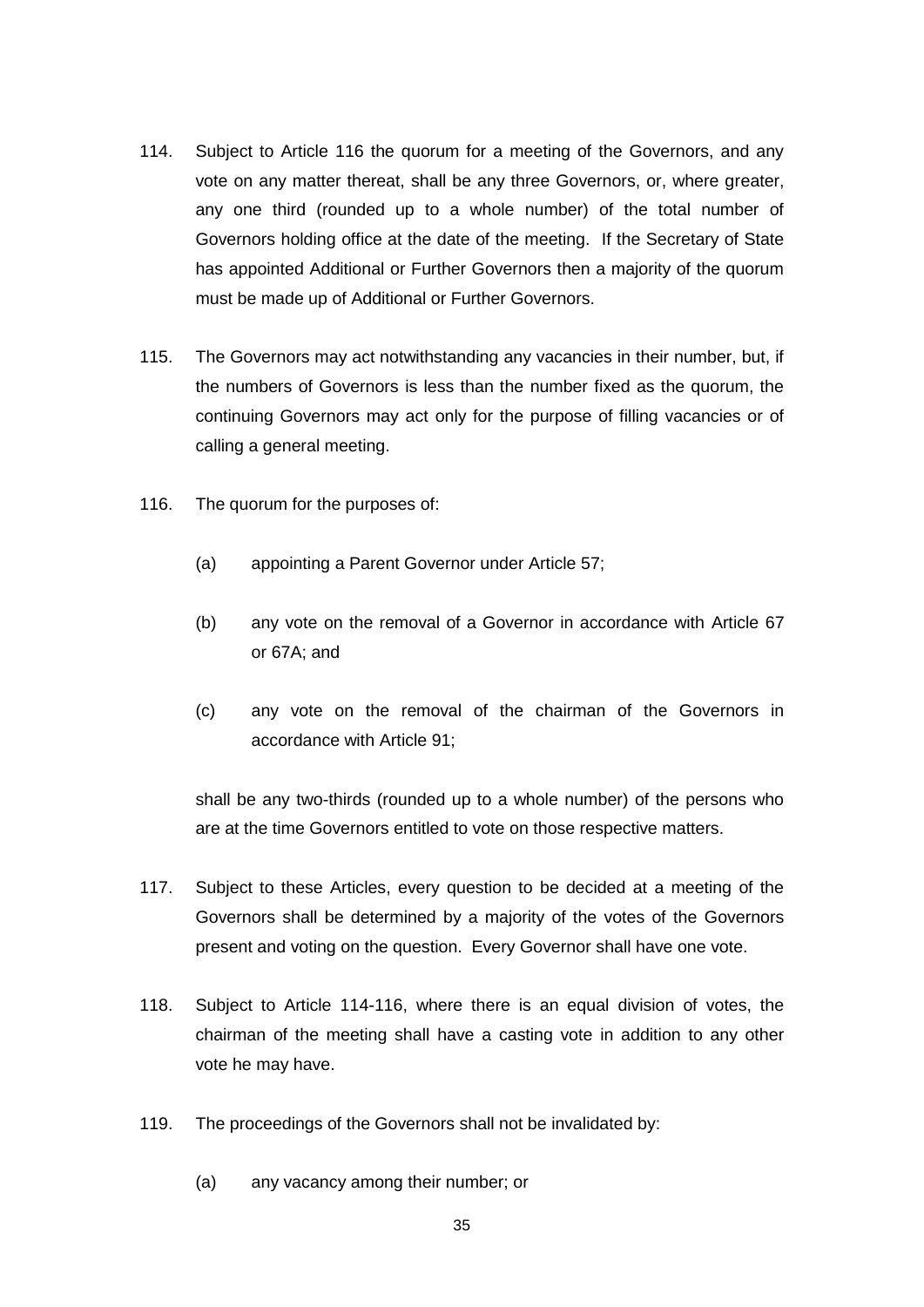- (b) any defect in the election, appointment or nomination of any Governor.
- 120. A resolution in writing, signed by all the Governors entitled to receive notice of a meeting of Governors or of a committee of Governors, shall be valid and effective as if it had been passed at a meeting of Governors or (as the case may be) a committee of Governors duly convened and held. Such a resolution may consist of several documents in the same form, each signed by one or more of the Governors.
- <span id="page-35-1"></span>121. Subject to Article [122,](#page-35-0) the Governors shall ensure that a copy of:
	- (a) the agenda for every meeting of the Governors;
	- (b) the draft minutes of every such meeting, if they have been approved by the person acting as chairman of that meeting;
	- (c) the signed minutes of every such meeting; and
	- (d) any report, document or other paper considered at any such meeting,

are, as soon as is reasonably practicable, made available at the Academy to persons wishing to inspect them.

- <span id="page-35-0"></span>122. There may be excluded from any item required to be made available in pursuance of Article [121,](#page-35-1) any material relating to:
	- (a) a named teacher or other person employed, or proposed to be employed, at the Academy;
	- (b) a named pupil at, or candidate for admission to, the Academy; and
	- (c) any matter which, by reason of its nature, the Governors are satisfied should remain confidential.
- 123. Any Governor shall be able to participate in meetings of the Governors by telephone or video conference provided that: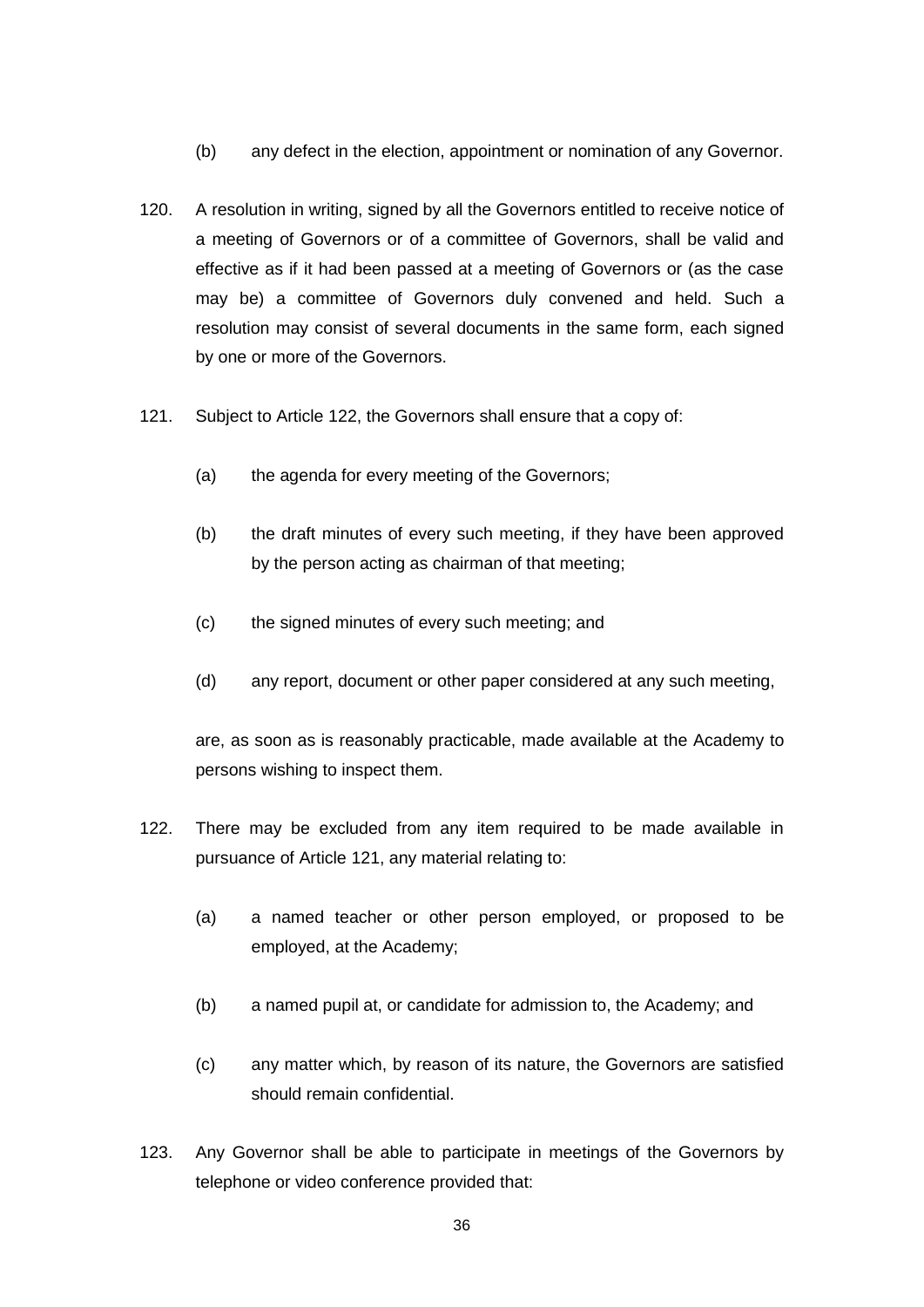- (a) he has given notice of his intention to do so detailing the telephone number on which he can be reached and/or appropriate details of the video conference suite from which he shall be taking part at the time of the meeting at least 48 hours before the meeting; and
- (b) the Governors have access to the appropriate equipment if after all reasonable efforts it does not prove possible for the person to participate by telephone or video conference the meeting may still proceed with its business provided it is otherwise quorate.

#### PATRONS AND HONORARY OFFICERS

124. The Governors may from time to time appoint any person whether or not a Member of the Academy Trust to be a patron of the Academy Trust or to hold any honorary office and may determine for what period he is to hold such office.

#### THE SEAL

125. The seal, if any, shall only be used by the authority of the Governors or of a committee of Governors authorised by the Governors. The Governors may determine who shall sign any instrument to which the seal is affixed and unless otherwise so determined it shall be signed by a Governor and by the Secretary or by a second Governor.

#### ACCOUNTS

126. Accounts shall be prepared in accordance with the relevant Statement of Recommended Practice as if the Academy Trust was a non-exempt charity and Parts 15 and 16 of the Companies Act 2006 and the Academy Trust shall file these with the Secretary of State and the Principal Regulator by 31 December each Academy Financial Year.

# ANNUAL REPORT

127. The Governors shall prepare its Annual Report in accordance with the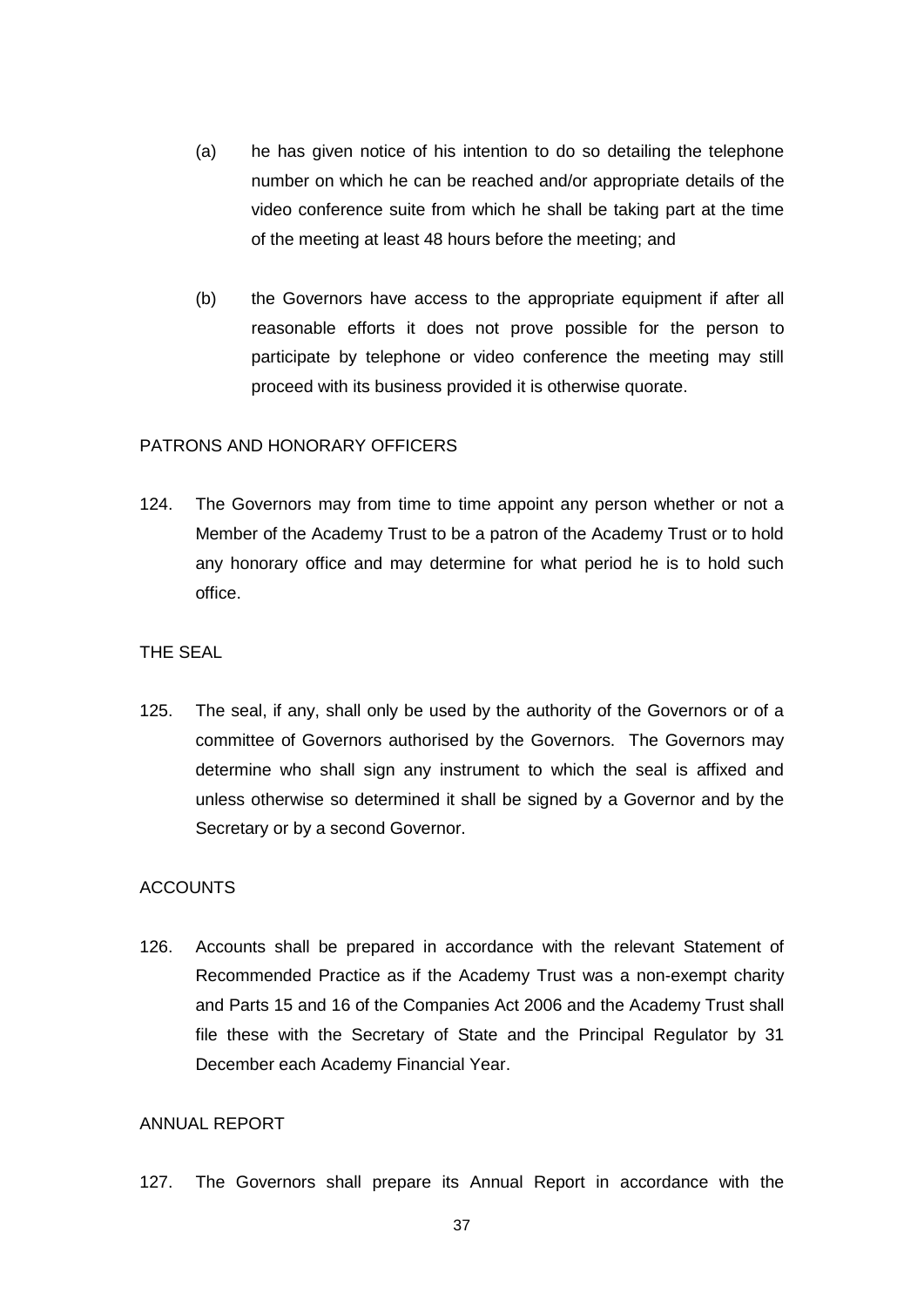Statement of Recommended Practice as if the Academy Trust was a nonexempt charity and shall file these with the Secretary of State and the Principal Regulator by 31 December each Academy Financial Year.

#### ANNUAL RETURN

128. The Governors shall comply with their obligations under Part 24 of the Companies Act 2006 (or any statutory re-enactment or modification of that Act) with regard to the preparation of an annual return to the Registrar of Companies and in accordance with the Statement of Recommended Practice as if the Academy Trust was a registered charity and to the Secretary of State and the Principal Regulator by 31 December each Academy Financial Year.

#### NOTICES

- 129. Any notice to be given to or by any person pursuant to the Articles (other than a notice calling a meeting of the Governors) shall be in writing or shall be given using electronic communications to an address for the time being notified for that purpose to the person giving the notice. In these Articles, "Address" in relation to electronic communications, includes a number or address used for the purposes of such communications.
- 130. A notice may be given by the Academy Trust to a Member either personally or by sending it by post in a prepaid envelope addressed to the Member at his registered address or by leaving it at that address or by giving it using electronic communications to an address for the time being notified to the Academy Trust by the Member. A Member whose registered address is not within the United Kingdom and who gives to the Academy Trust an address within the United Kingdom at which notices may be given to him, or an address to which notices may be sent using electronic communications, shall be entitled to have notices given to him at that address, but otherwise no such Member shall be entitled to receive any notice from the Academy Trust.
- 131. A Member present, either in person or by proxy, at any meeting of the Academy Trust shall be deemed to have received notice of the meeting and, where necessary, of the purposes for which it was called.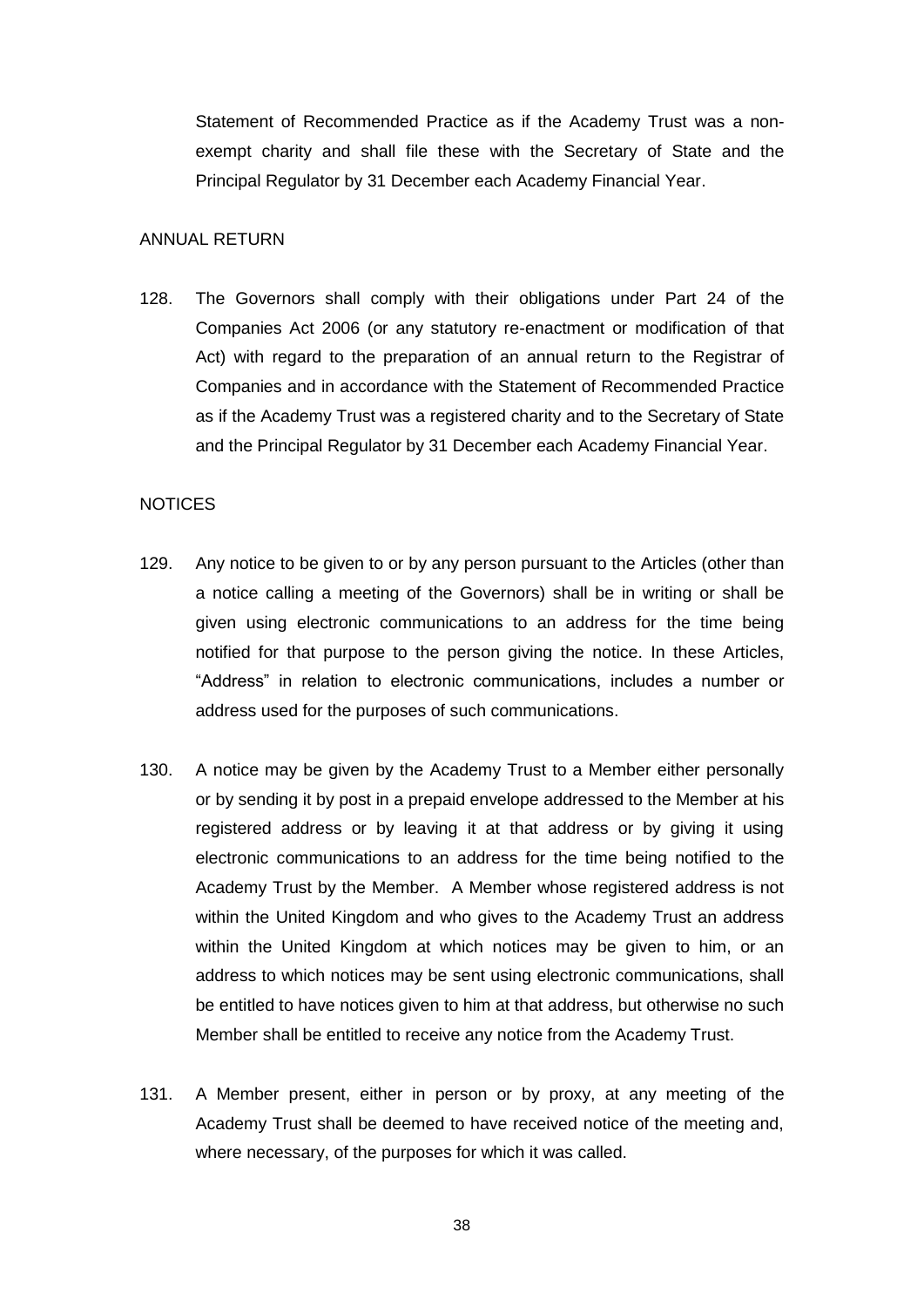132. Proof that an envelope containing a notice was properly addressed, prepaid and posted shall be conclusive evidence that the notice was given. Proof that a notice contained in an electronic communication was sent in accordance with guidance issued by the Institute of Chartered Secretaries and Administrators shall be conclusive evidence that the notice was given. A notice shall be deemed to be given at the expiration of 48 hours after the envelope containing it was posted or, in the case of a notice contained in an electronic communication, at the expiration of 48 hours after the time it was sent.

# INDEMNITY

133. Subject to the provisions of the Companies Act 2006 every Governor or other officer or auditor of the Academy Trust shall be indemnified out of the assets of the Academy Trust against any liability incurred by him in that capacity in defending any proceedings, whether civil or criminal, in which judgment is given in his favour or in which he is acquitted or in connection with any application in which relief is granted to him by the court from liability for negligence, default, breach of duty or breach of trust in relation to the affairs of the Academy Trust.

# RULES

- 134. The Governors may from time to time make such rules or bye laws as they may deem necessary or expedient or convenient for the proper conduct and management of the Academy Trust and for purposes of prescribing classes of and conditions of membership, and in particular but without prejudice to the generality of the foregoing, they may by such rules or bye laws regulate:
	- (a) the admission and classification of Members of the Academy Trust (including the admission of organisations to membership) and the rights and privileges of such Members, and the conditions of membership and the terms on which Members may resign or have their membership terminated and the entrance fees, subscriptions and other fees or payments to be made by Members;
	- (b) the conduct of Members of the Academy Trust in relation to one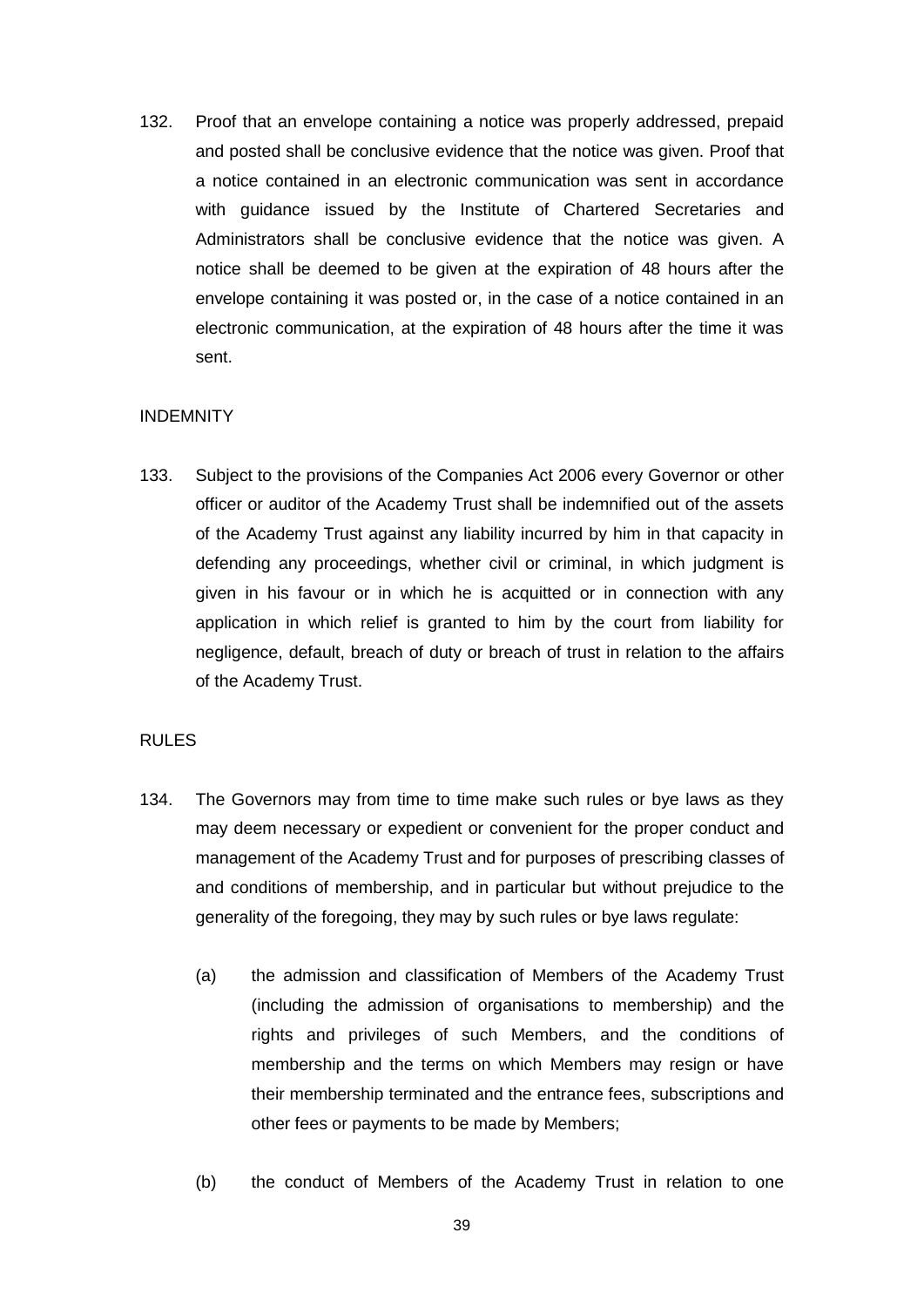another, and to the Academy Trust's servants;

- (c) the setting aside of the whole or any part or parts of the Academy Trust's premises at any particular time or times or for any particular purpose or purposes;
- (d) the procedure at general meetings and meetings of the Governors and committees of the Governors in so far as such procedure is not regulated by the Articles; and
- (e) generally, all such matters as are commonly the subject matter of company rules.
- 135. The Academy Trust in general meeting shall have power to alter, add or to repeal the rules or bye laws and the Governors shall adopt such means as they think sufficient to bring to the notice of Members of the Academy Trust all such rules or bye laws, which shall be binding on all Members of the Academy Trust provided that no rule or bye law shall be inconsistent with, or shall affect or repeal anything contained in, the Articles.

#### AVOIDING INFLUENCED COMPANY STATUS

- <span id="page-39-0"></span>136. Notwithstanding the number of Members from time to time, the maximum aggregate number of votes exercisable by Local Authority Associated Persons shall never exceed 19.9% of the total number of votes exercisable by Members in general meeting and the votes of the other Members having a right to vote at the meeting will be increased on a pro-rata basis.
- 137. No person who is a Local Authority Associated Person may be appointed as a Governor if, once the appointment had taken effect, the number of Governors who are Local Authority Associated Persons would represent 20% or more of the total number of Governors. Upon any resolution put to the Governors, the maximum aggregate number of votes exercisable by any Governors who are Local Authority Associated Persons shall represent a maximum of 19.9% of the total number of votes cast by the Governors on such a resolution and the votes of the other Governors having a right to vote at the meeting will be increased on a pro-rata basis.